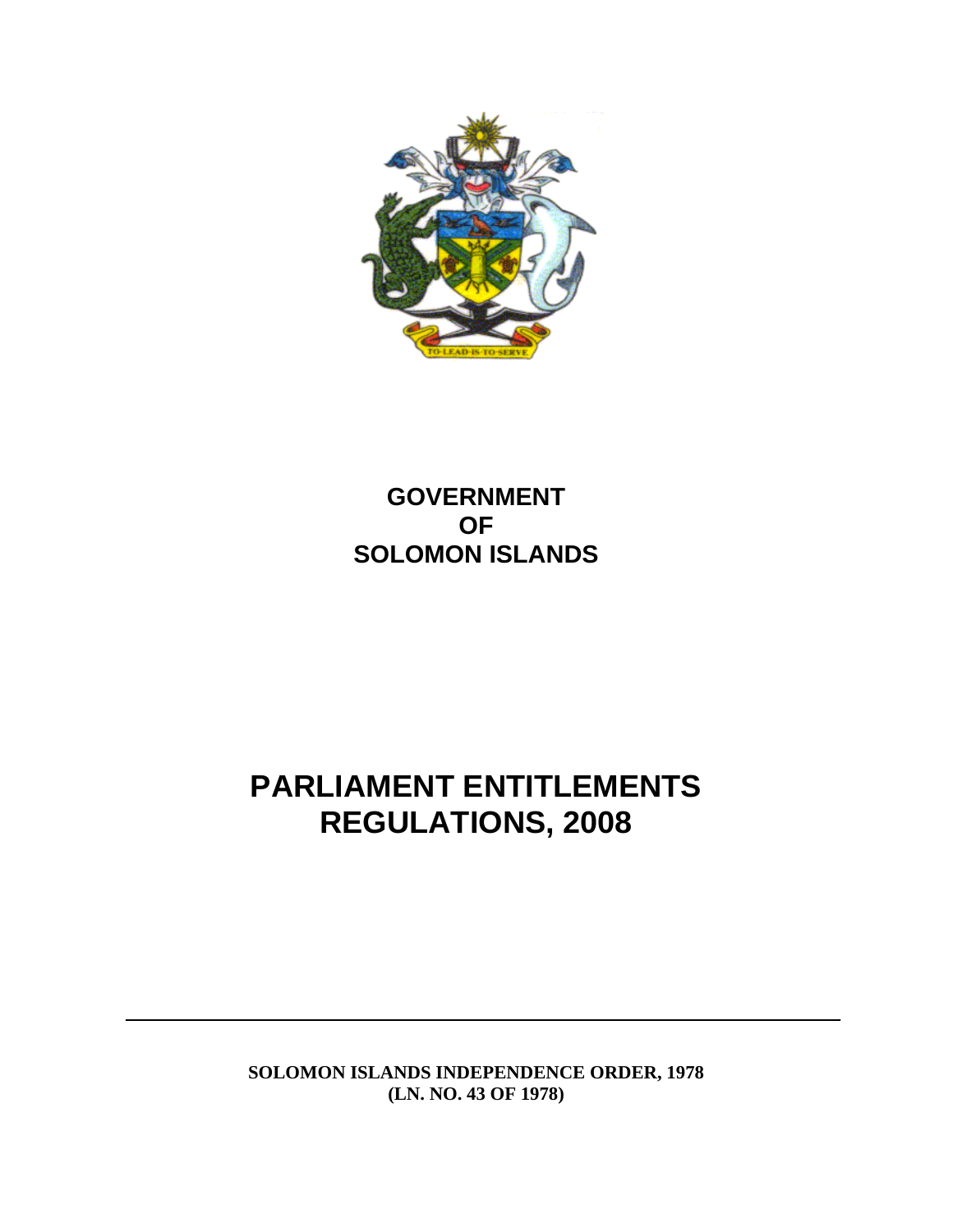#### **MEMBERS OF PARLIAMENT (ENTITLEMENTS) COMMISSION (AMENDMENT) REGULATIONS 2006**

#### **ARRANGEMENT OF REGULATIONS**

#### **PART I GENERAL**

- 1. Short Title
- 2. Date of Commencement
- 3. Amendments to Regulations
- 4. Definitions
- 5. Accounting books and records
- 6. Forms

#### **PART II PAYMENTS**

- 7. Salary and Allowances
- 8. Salary Authority
- 9. Method of Payment
- 10.(1) Levels of Payment
- 10.(2) Relocation Allowance
- 10.(4) Meal Allowance
- 10.(5) Local Subsistence Allowance
- 11.(A) Terminal Grant
- 11.(B) National Provident Fund Scheme
- 11.(C) Pension Scheme
- 11.(D)(5) Pension of deceased Member to be transferred to surviving legal spouse
- 12. Insurance Scheme
- 13. Death or injury
- 14. Debt
- 15. Hospitality Allowance
- 16. Appointment Grant
- 17. Education Grant
- 18. Ex-Gratia Payment

#### **PART III TRAVELLING IMPRESTS**

19. Use of Imprests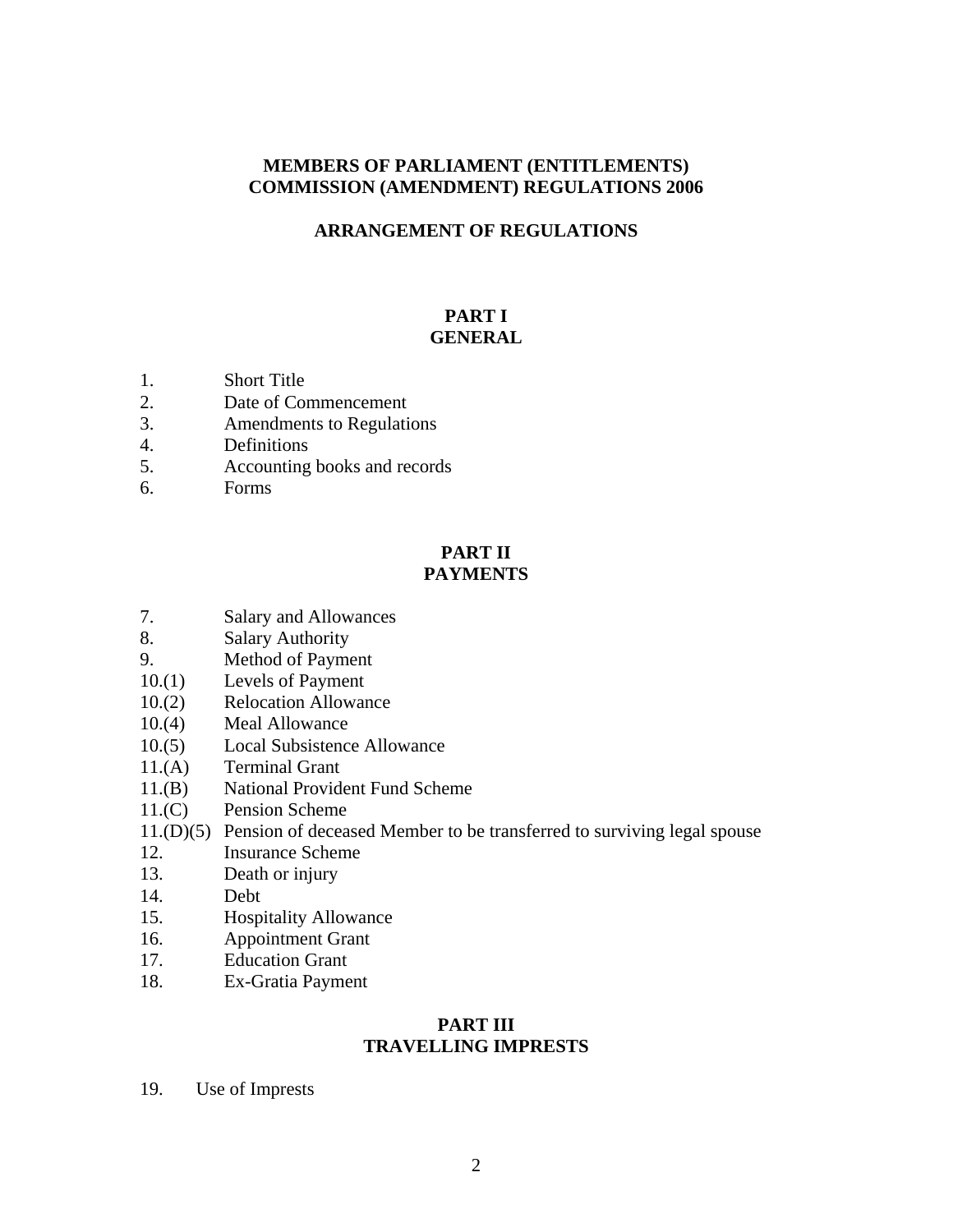- 20. The Responsibility of the Clerk
- 21. Imprest Warrant
- 22. Retirement of Imprest
- 23. Charges Imprest
- 24. Travelling Imprest

#### **PART IV ADVANCES AND LOANS**

- 25. Application
- 26. Advances of Salary
- 27. Repayment
- 28. Guarantee of Loans
- 29. Limits of Guarantee
- 30. Loan Agreement
- 31. Abnormal Repayment
- 32. Government Dues

#### **PART V ACCOMMODATION**

- 33. Prime Minister
- 34. Ministers, Leader of the Opposition and Leader of Independent Group, Deputy Speaker, Chairman of the Parliamentary Caucus and Chairman of the Standing Committees of the Parliament.
- 35. Accommodation of Members when attending Parliament Meetings
- 36. Members' accommodation etc. on tour
- 37. Accounting for accommodation
- 38. Accommodation while traveling to or from meetings
- 39. Accommodation during stop-overs
- 40. Authority to certify other costs

# **PART VI**

### **TRAVEL**

- 41. Prime Minister
- 42. Ministers, Leader of the Opposition and Independent Group, Deputy Speaker, Chairman of the Parliamentary Caucus and Chairman of the Standing Committees of the Parliament.
- 42.(5) Vehicle Purchase Scheme
- 43. Ordinary Members
- 44. Compassionate Leave
- 45. Travel for Constituency purposes
- 46. Prime Minister, Ministers, Leader of the Opposition and Leader of the Independent Group, Deputy Speaker, Chairman of the Parliamentary Caucus and Chairman of Standing Committees of the Parliament on Duty.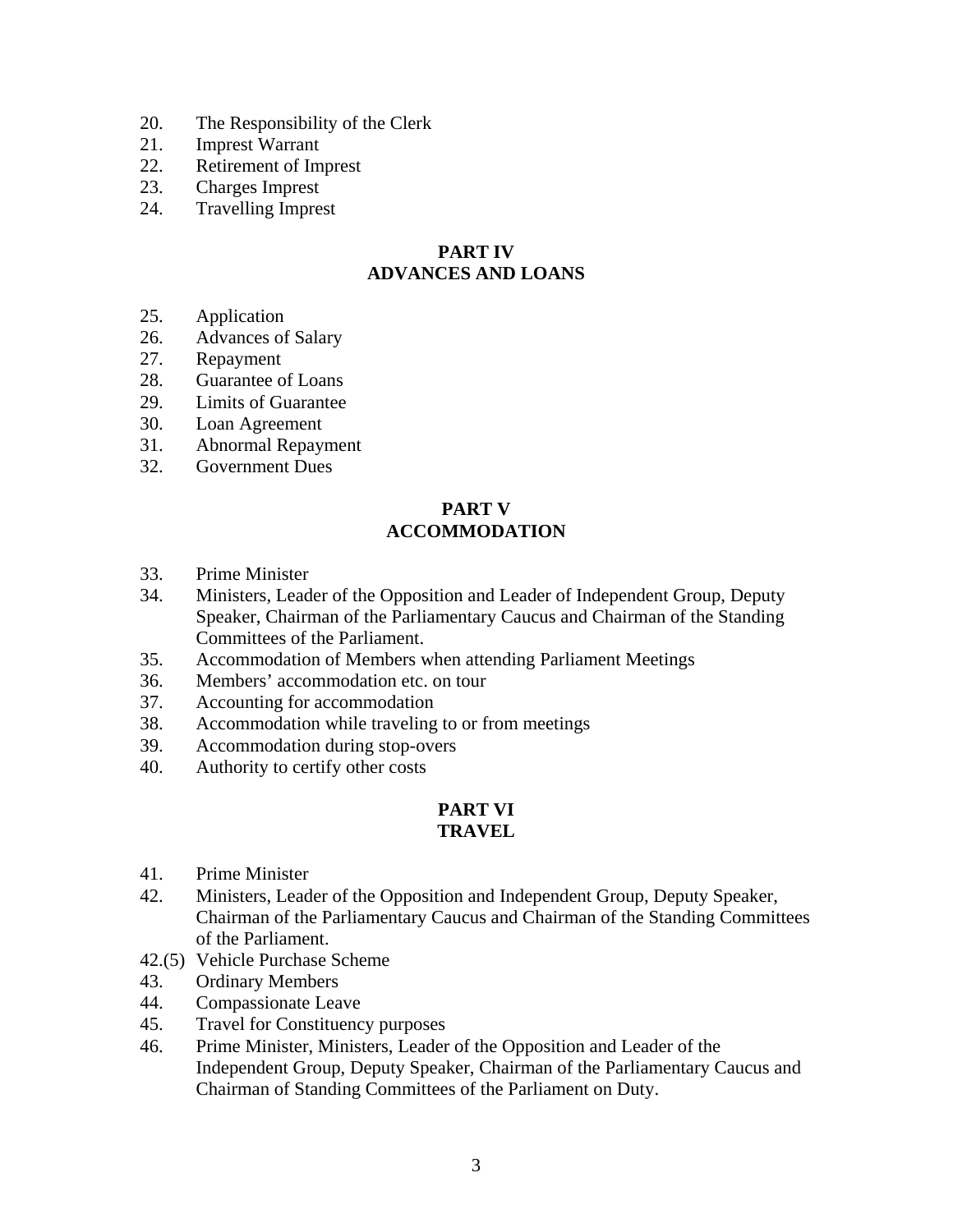- 47. Travel arrangement for touring on duty
- 48. Travel arrangement to and from meetings
- 49. Refund of fares
- 50.(1) Prime Minister's Legal Spouse's Travel
- 50.(2) Overseas visits
- 51. Travel costs
- 52. Subsistence Allowance
- 53. Charges
- 54. Standard Rates
- 55. Conference Rates
- 56. Hospitality Overseas
- 57. Refunds
- 58. Allowances in Transit
- 59. Overseas Travel Agent

#### **PART VII MEDICAL TREATMENT**

- 60. Eligibility
- 61. Medical Appliances
- 62. Medical Attention and Treatment for Members on Overseas Duty
- 63. Medical Treatment outside Solomon Islands
- 64. Other Charges outside Solomon Islands
- 65. Recoverable Charges
- 66. Authority for Treatment is Final
- 67. Treatment by Private Practitioners

#### **PART IX MISCELLANEOUS**

- 68. Standing and Special Select Committees
- 69. Leader of the Opposition and Leader of the Independent Group Facilities
- 70. Minister Extra Portfolio
- 71. Free Services

#### **SOLOMON ISLANDS INDEPENDENCE ORDER, 1978 (LN. NO. 43 OF 1978)**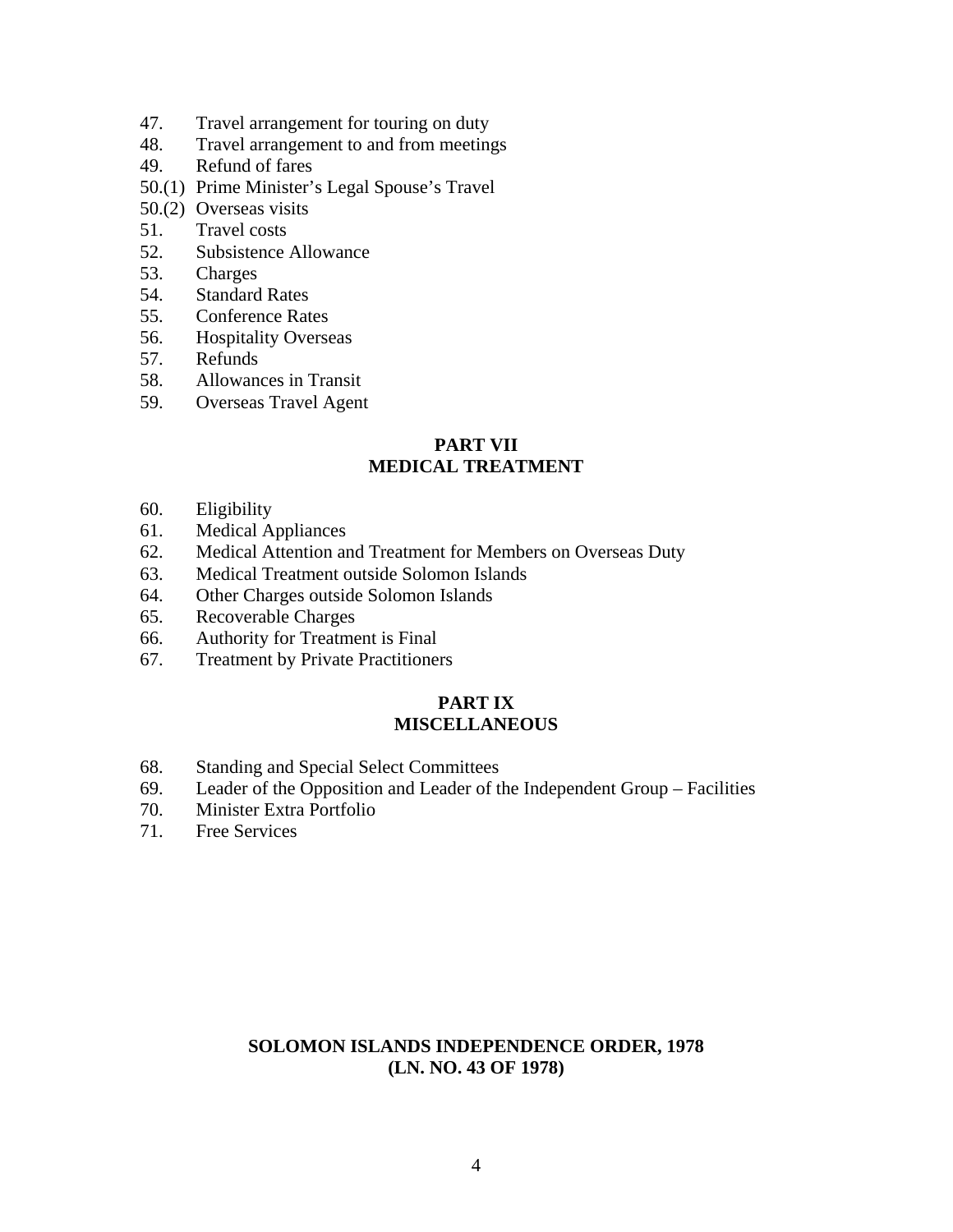#### **MEMBERS OF PARLIAMENT (ENTITLEMENTS) COMMISSION REGULATIONS, 1988**

[LN. 29/1988 –  $1<sup>st</sup>$  April 1988 LN.  $36/1990 - 1$ <sup>st</sup> April 1990 LN.  $66/1990 - 1$ <sup>st</sup> April 1990 LN. 34/1992 –  $1<sup>st</sup>$  April 1992 LN.  $56/1993 - 1$ <sup>st</sup> April 1993 LN. 30/1995 - 1<sup>st</sup> April 1995 LN.  $45/1997 - 1$ <sup>st</sup> April 1997 LN. 49/2000 – 1<sup>st</sup> April 2001 LN. 211/2004 –  $1^{st}$  April 2005 LN. 215/2004 –  $1^{st}$  April 2005 LN.55/2006 –  $1<sup>st</sup>$  April 2006 LN.  $162/2007 - 1$ <sup>st</sup> April 2007

In exercise of the powers conferred by Section 69B(2) of the Constitution, the Members of Parliament (Entitlements) Commission makes the following regulations -

#### **PART I GENERAL**

| 1. $(1)$ | These Regulations may be cited as the Members of<br>Parliament (Entitlements) Commission (Amendment)<br>Regulations 2008.                                                                                             | <b>Short Title</b>         |
|----------|-----------------------------------------------------------------------------------------------------------------------------------------------------------------------------------------------------------------------|----------------------------|
| (2)      | In any case where a duty is imposed on any public officer the<br>obligation laid on such officer shall be read subject to<br>General Orders, Financial Instructions and any other<br>administration binding upon him. |                            |
| 2.       | These Regulations shall be deemed to have come into force<br>on 1 <sup>st</sup> April, 2008 except where otherwise provided in these<br>Regulations and thereupon all previous Financial Rules shall<br>be revoked.   | Date of commence-<br>ment  |
| 3.       | These Regulations shall only be amended in accordance with<br>the provisions of the Constitution.                                                                                                                     | Amendment to<br>Regulation |
| 4.       | The various terms used throughout these Regulations are as<br>follows:                                                                                                                                                | Definitions                |
|          | "Chairman of the Parliamentary Caucus" means a Member<br>of Parliament who is appointed by the Prime Minister to<br>perform the following functions in addition to those added                                        |                            |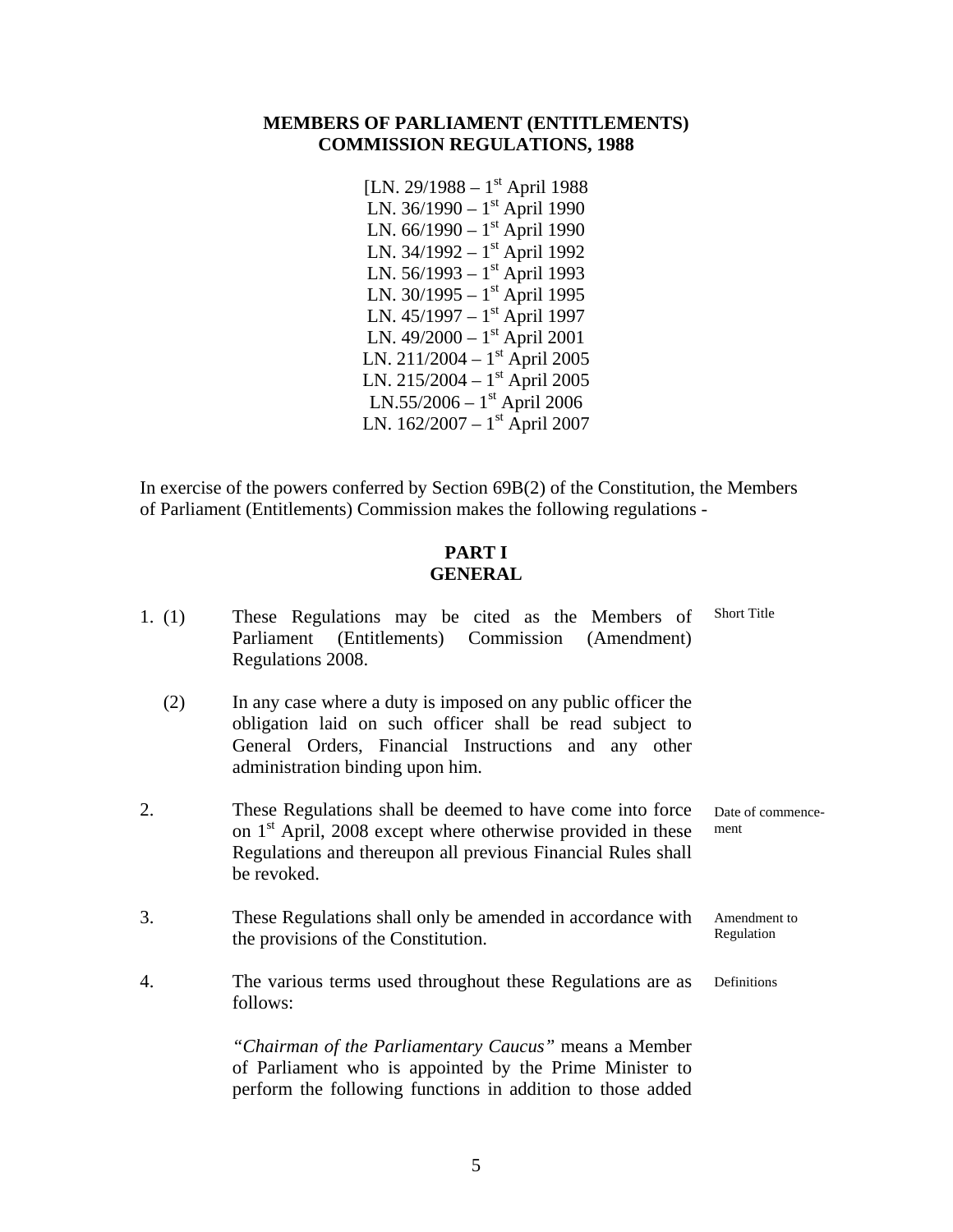by the Prime Minister from time to time: attend cabinet meetings at the Prime Minister's request; alert the Prime Minister to any possible, significant delays in the implementation of matters agreed by the Cabinet; represent the Prime Minister on Committees of Cabinet as required, and perform the role of Government Whip when the House is in session.

*"child"* includes any child for whom the Member has legal responsibility or has assumed social responsibility for medical treatment and education.

*"clerk"* means the Clerk to Parliament.

*"Leader of Official Opposition and of Independent Members"* means the leaders for whose appointment provision is made in section 66(1) and (2) respectively of the Constitution.

*"Member"* means any Member of Parliament and in its general use the Prime Minister, the Deputy Prime Minister, Ministers and Leader of the Official Opposition and the Independent groups.

*"Minister"* means any member of Parliament.

*"on duty"* means when traveling to and from and participating in a meeting of Parliament or of a Special Select or Standing Committee or on occasions at which a Member is representing the Government of Solomon Islands.

*"Payments and allowances"*, except salaries, referred to in these Regulations shall be tax free and shall include all fringe benefits.

*"Prime Minister"* means any Member of Parliament elected and appointed to that office under the Constitution.

- 5. The Clerk shall maintain such accounting books and records of payments of salaries and allowance as an Accounting Officer of Government is required to keep under Government Financial Instructions
- 6. Any forms required specifically for the operation of these Regulations shall be designed, amended or deleted from use by the Clerk in consultation with the Ministry of Finance.

Accounting Books and Records

Forms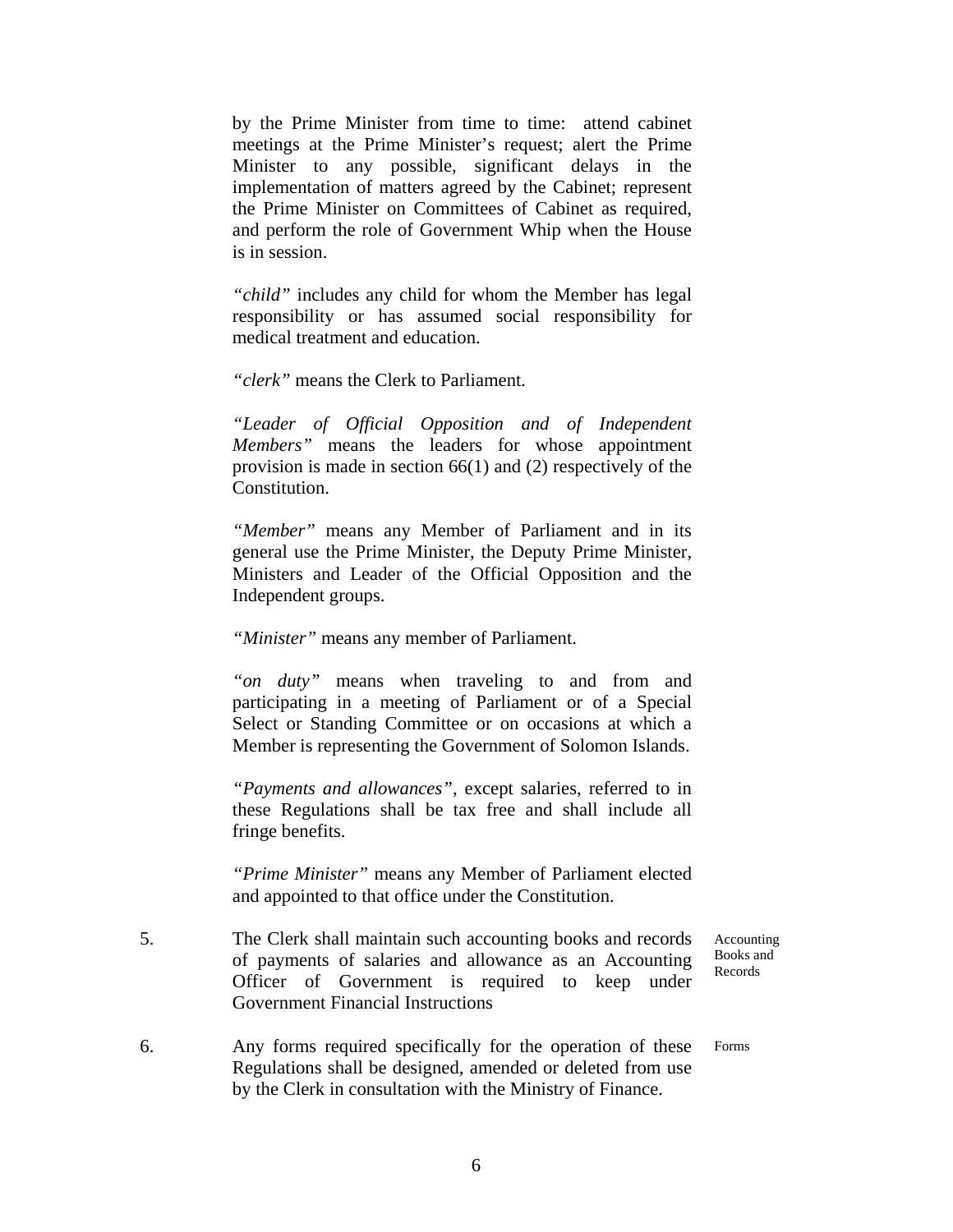#### **PART II PAYMENTS**

- 7. (1) The salary and allowances of a Member shall become payable when the Speaker confirms that the Member is duly elected.
	- (2) The salary of a Member shall cease to be payable upon the dissolution of Parliament or upon his vacating seat, whichever shall be earlier.

Provided that a caretaker Minister shall be entitled to claim his salary from the date of dissolution until the day prior to the formation of a new Government.

- 8. (1) The Clerk shall prepare salary authority forms in duplicate for submission to the Treasury. The reason for the application shall be stated and, where applicable, any relevant authority quoted. The receipt of the authority shall be acknowledged by returning the duplicate to the Clerk bearing the Member's file number.
	- (2) Salary authorities shall show details of basic salary, allowances of all types and deductions for income tax, rent or other purposes.
	- (3) Salary authorities shall be submitted-
	- (a) on first election;
	- (b) when changes are made in monthly payments of allowances or deduction or the method of payment;
	- (c) to stop payment.
- 9. (1) Salaries may be paid in one of three ways:
	- (a) direct to a bank account on the request of a member submitted on the appropriate form of authority;
	- (b) by cash or cheque to the Member directly;
	- $(c)$ to a third party; provided that the Member has given a signed authority in writing authorizing a specifically named person to collect the payment. Such authority shall clearly state how long it shall remain in force.
	- (2) Constituency Allowance is for the purpose of a Member touring his Constituency at least thrice a year and is not to be paid as part of basic salary but to be drawn in three equal installments not being less than three months apart.

Method of Payment

LN 45/97 LN 55/2006 LN 162/2007

Salary Authority

7

Salary and Allowances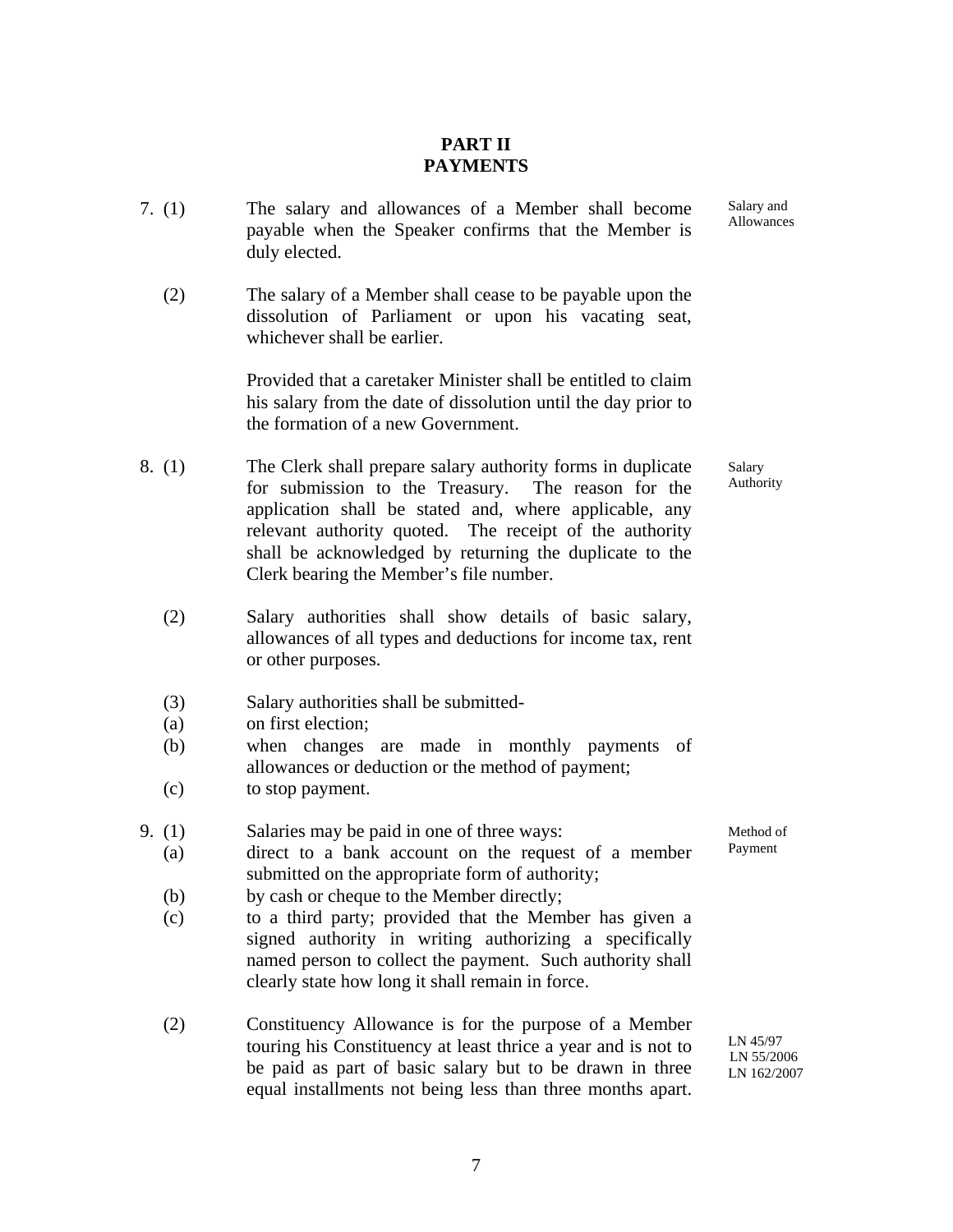The rate is as specified in Appendix A5.

- (3) (a) Subject to the condition laid down in paragraph (b), members shall be paid a financial allocation for the purpose of encouraging micro projects and charities established within their constituencies.
	- (b) (i) The maximum amount claimable by any one Member in any calendar year shall be eighty thousand dollars or such other amount within the limits as approved by Parliament.
- (ii) Payments shall only be made in reimbursement of expenditure actually incurred by a Member. Alternatively payment is to be made in anticipation of the actual expenditure upon the signature by not less than one of the following community leaders – Minister of Religion, an Area Constable or the Traditional Leader of the Community where the project will be of benefit.
- (iii) Claims shall not be reimbursed unless submitted in the prescribed form set out in Appendix B and fully supported by relevant receipts.
- $10(1)$ The levels of salaries and allowances for the Prime Minister, Deputy Prime Minister, Ministers, Leader of the Opposition and Independent Members, Deputy Speaker, Chairman of the Parliamentary Caucus, Chairman of the Standing Committee of the Parliament and Members are set out in Appendix A.1.
	- (2) A Minister, the Leader of the Opposition and the Leader of the Independent Group, whose appointment is revoked for reasons other than misconduct in office, as defined in the Leadership Code (Further Provisions) Act or the Constitution, shall be entitled to a relocation allowance equivalent to his net salary for one month.
	- (3) A Minister, the Leader of the Opposition and the Leader of the Independent Group who qualifies for such an allowance shall be allowed not less than fifteen days to vacate Government accommodation.
	- (4) All Members of Parliament shall be paid a meal allowance during a sitting of Parliament at the rate of \$200 per day.

 LN 36/99 LN 30/95 LN 59/2000 LN 84/2003 LN 162/2007

Levels of Payment LN. 55/2006

Relocation allowance LN 34/92 LN 30/95 LN 45/97

Meal allowance LN 211/2004 LN 55/2006

 (5) All ordinary members of Parliament who travel into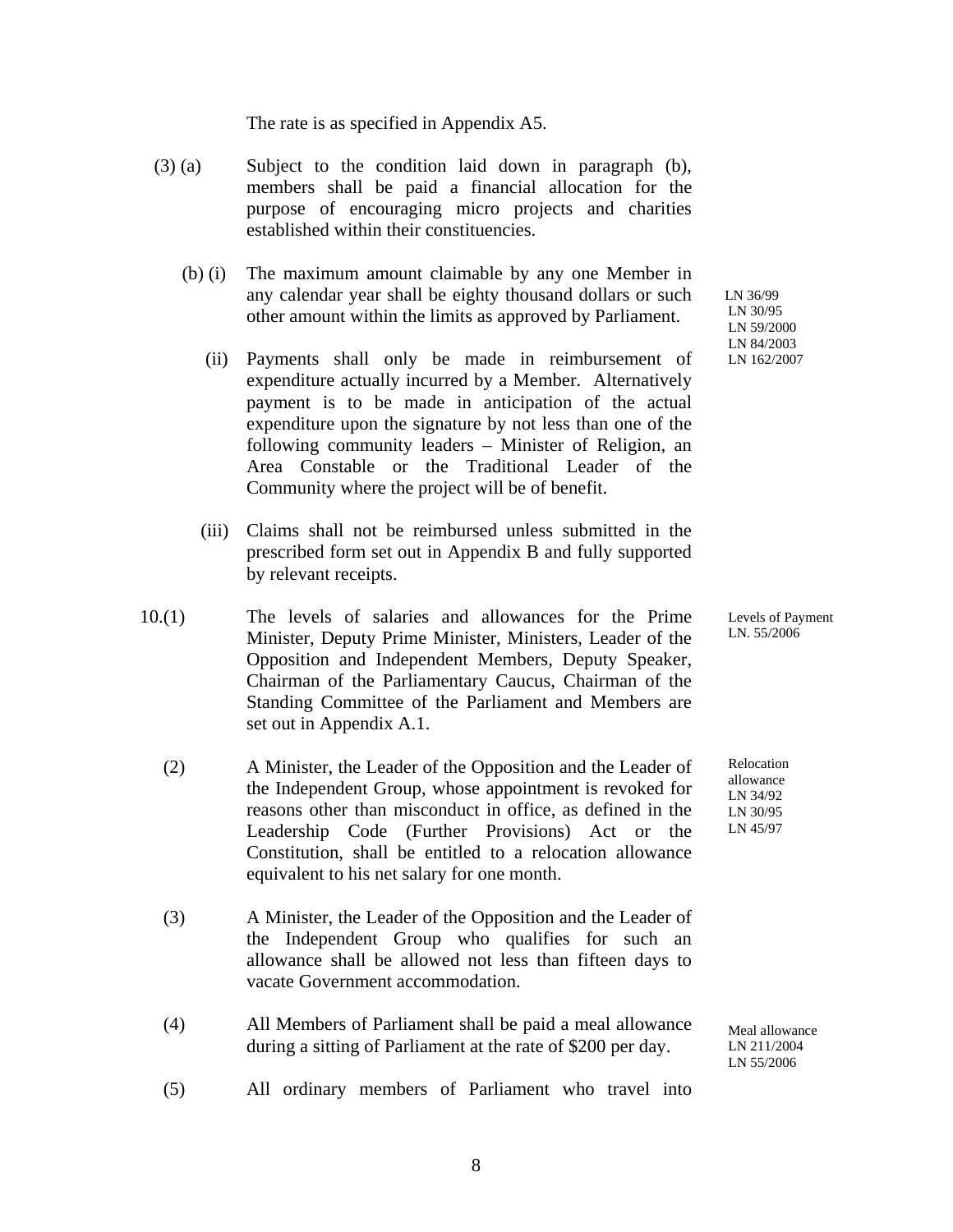Honiara from their Constituencies to attend a sitting of Parliament shall be paid a local subsistence allowance at a rate of \$300 per day

- $11.A.(1)$ A Person who has been a Member for a period of at least six months shall be entitled to a terminal grant as specified in Appendix A, at the end of the life of Parliament. The Terminal Grant shall be paid immediately upon the death or resignation of a Member as the case may be.
	- (2) The terminal grant or a proportion thereof of a deceased Member shall be payable to the widow or widower or legal representative of the Member.
	- (3) A Member who has served for less than six months shall only be entitled to as many one-sixth of the full terminal grant for every full month of service.
	- (4) Any debt outstanding and owing to the Government shall be deducted from the terminal grant before any payments is made to a Member.
- 11.B.(1) A Member shall become a contributor to the National Provident Fund from the date he is duly declared elected by the Returning Officer and confirmed by the Speaker, provided the Minister of Finance and Treasury has made a declaration under section 2 of the National Provident Fund Act making Members employees of the Government for the purposes of that Act. Provided that no such declaration shall be made in respect of the Prime Minister.
	- (2) A Member who is already entitled to a life pension under regulations 11C(1) or 11D(2) as at  $1<sup>st</sup>$  April 1990 shall not be a contributor to the National Provident Fund under paragraph (1) of this regulation.
- $11.C.(1)$ A Member who had served in Parliament for an aggregate period of eight years shall be entitled to a life pension of 30% of the current annual basic salary of a Member.
	- (2) A Member who had served in Parliament for an aggregate period of twelve years shall be entitled to a life pension of 40% of the current annual basic salary of a Member.
	- (3) A Member who had served in Parliament for an aggregate period of more than twelve years shall be entitled to a life

Local Subsistence allowance LN 162/2007

Terminal Grant LN 36/90 LN 59/2000

National Provident Fund Scheme LN 36/90

Pension Scheme LN 36/90 LN 34/92 LN 59/2000 LN 84/2004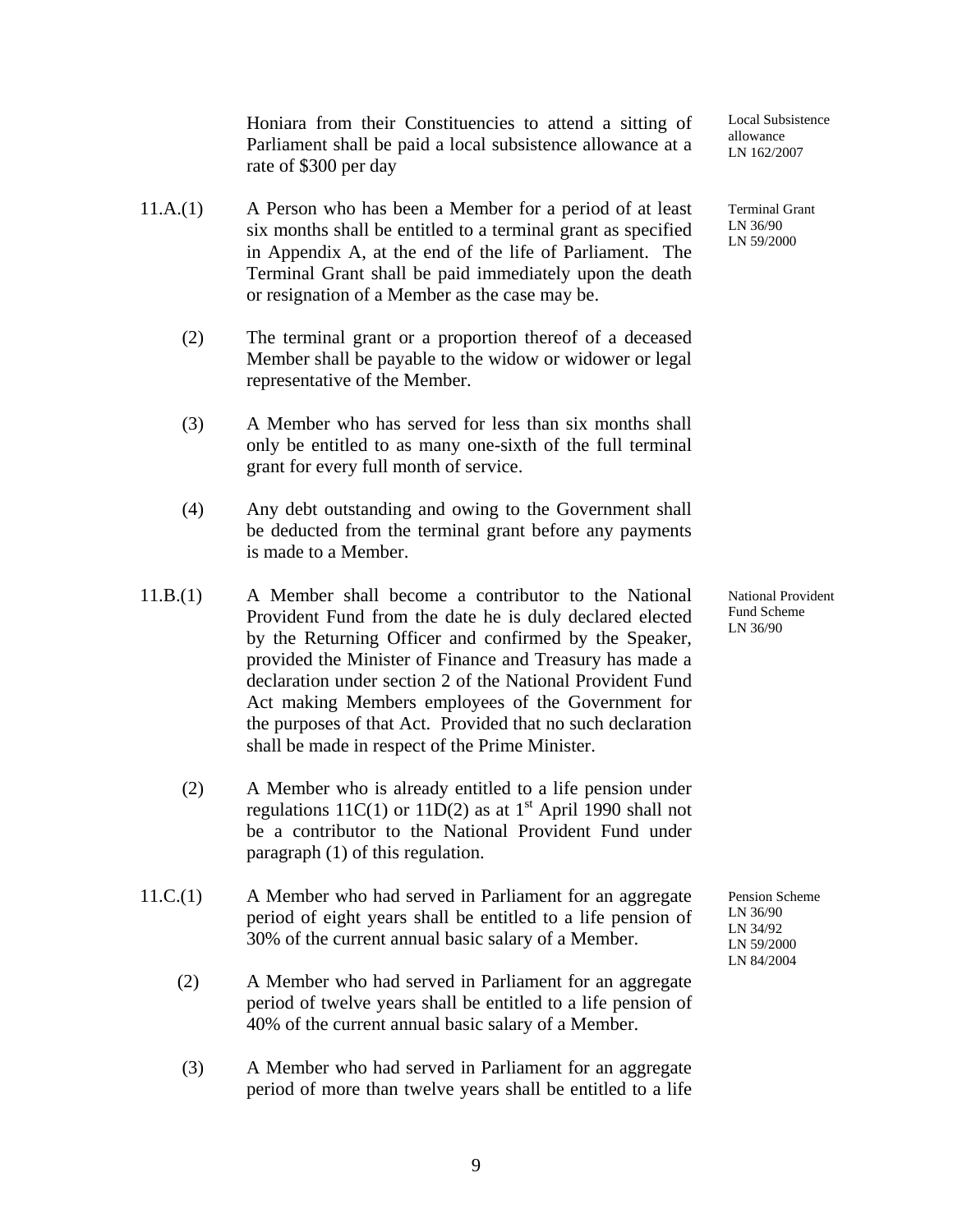pension of 45% of the current annual basic salary of a Member.

- (4) A Member who had served in Parliament for an aggregate period of sixteen years shall be entitled to a life pension of 50% of the current annual basic salary of a Member.
- (5) A member who has served in Parliament for an aggregate period of more than twenty years shall be entitled to a life pension of 75% of the current annual salary of a Member.
- 11.D.(1) A Member who had held the Office of Prime Minister for shall be entitled to a life pension of 50% of the current annual basic salary of the Prime Minister.
	- (2) The pensions payable under paragraphs  $(1)$ ,  $(2)$ ,  $(3)$ ,  $(4)$ and (5) shall be frozen if a recipient re-enters Parliament or is serving as a Minister or Prime Minister following the dissolution of Parliament pending a National Election. When he ceases to be a Member such pension shall resume.
	- (3) In calculating the number of years for pension entitlements under these Regulations, only parliamentary service commencing from 1970 and thereafter shall be taken into account.
	- (4) In the circumstances that a Member qualifies for pension both as a Member of Parliament and Prime Minister, he or she shall be eligible for only one pension of his choice.
	- (5) Where a Member of Parliament had died, his pension scheme shall be transferred to his surviving legal spouse until the spouse remarries.
	- (6) The Commission may review these pension rates.
- 12. Any Member of Parliament duly approved to travel overseas on official trip including spouse is eligible to apply for Travel Insurance and Life Insurance with any reasonable Insurance firm in Honiara to be administered by the Clerk to Parliament.
- 13. (1) Where a Member dies whilst being a Member of Parliament an ex-gratia amount of \$50,000 including all benefits owning to the widow or widower under the

Pension of deceased Member to be transferred to surviving legal spouse

Insurance Scheme

Death or Injury LN 30/95 LN 59/2000 LN 84/2004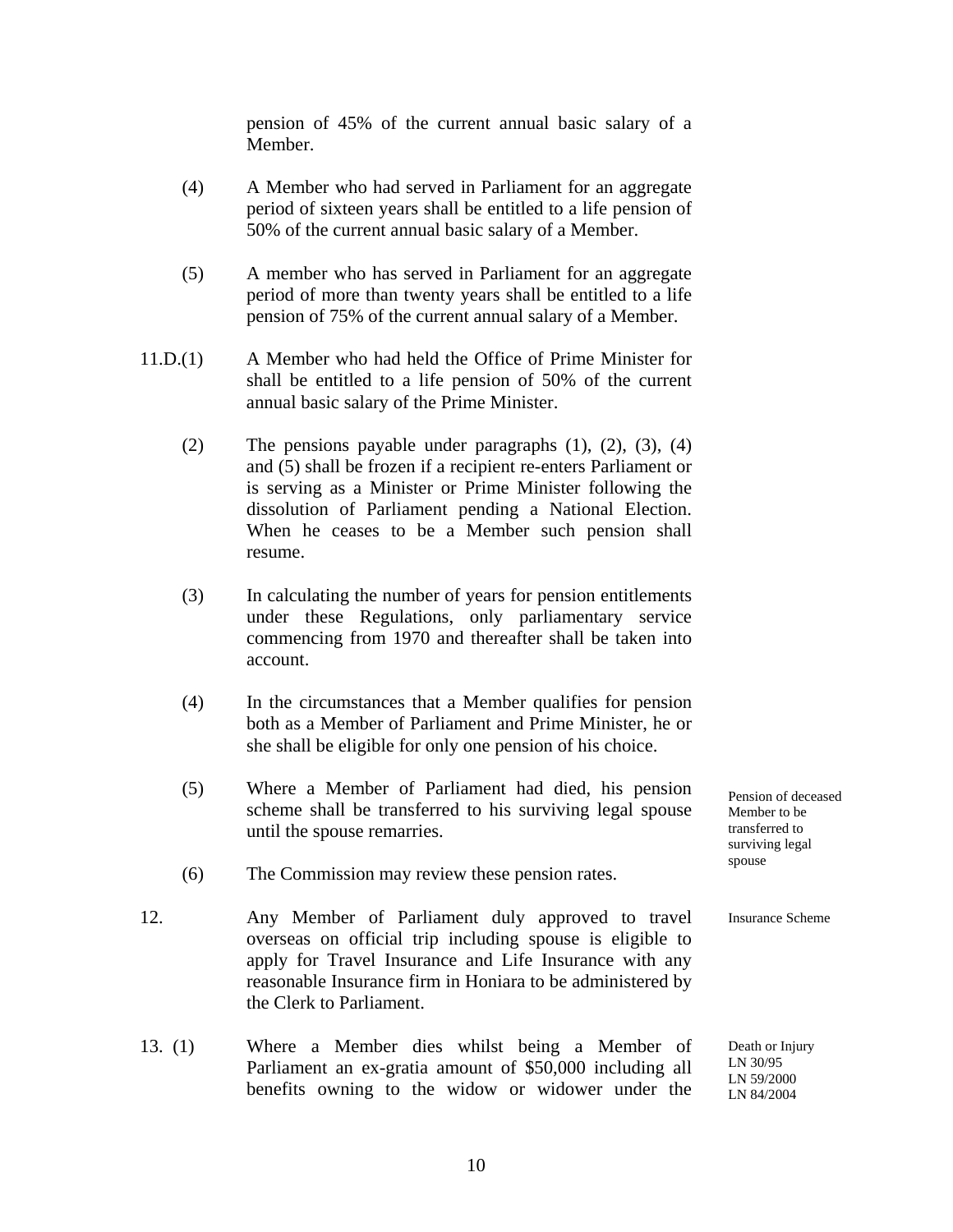|     |           | <b>PART III</b><br><b>TRAVELLING IMPRESTS</b>                                                                                                                                                                                                                                                                                                                                                                           |                                         |
|-----|-----------|-------------------------------------------------------------------------------------------------------------------------------------------------------------------------------------------------------------------------------------------------------------------------------------------------------------------------------------------------------------------------------------------------------------------------|-----------------------------------------|
|     | (2)       | Such grant shall be paid to the Member at the end of each<br>term in Parliament                                                                                                                                                                                                                                                                                                                                         |                                         |
|     | 18. $(1)$ | All Members of Parliament shall be entitled to a tax free<br>Ex-Gratia payment of \$25,000 per annum from the date<br>they are sworn in as Members of Parliament.                                                                                                                                                                                                                                                       | Ex-Gratia Payment                       |
| 17. |           | All Members of Parliament shall be entitled to a non<br>taxable Education Grant of \$10,000 per annum for the<br>education of his or her children in schools within Solomon<br>Islands. This amount shall be paid to the Member on the<br>first month of the year during his or her term in office.                                                                                                                     | <b>Education Grant</b>                  |
| 16. |           | A Member elected to Parliament shall receive<br>an<br>appointment grant at the rate prescribed in Appendix A2.<br>Any Minister, Leader of the Opposition, Leader of the<br>Independent Group, Deputy Speaker, Chairman of the<br>Parliamentary Caucus and Chairman of the Standing<br>Committees of the Parliament shall receive a further grant<br>at the rate prescribed in Appendix A2 on his or her<br>appointment. | Appointment Grant<br>LN 215/2004        |
|     | (2)       | Ministers, the Leader of the Opposition or the Leader of<br>Independent Group will obtain funds for official hospitality<br>from a vote provided for the purpose and controlled by the<br>Prime Minister.                                                                                                                                                                                                               |                                         |
|     | 15. $(1)$ | The Prime Minister shall receive an annual hospitality<br>allowance of an amount voted by Parliament.                                                                                                                                                                                                                                                                                                                   | Hospitality<br>allowance<br>LN 215/2004 |
| 14. |           | The Clerk shall ascertain that all debts to Government are<br>settled by obtaining a certificate to that effect from all<br>Ministries.                                                                                                                                                                                                                                                                                 | Debt                                    |
|     | (2)       | Where a Member sustains bodily injuries (not resulting in<br>death) from an accident arising out of and in the course of<br>his official duties, the Member shall be entitled to<br>compensation for such bodily injuries in accordance with<br>the Workmen's Compensation Act.                                                                                                                                         |                                         |
|     |           | Regulations, shall be paid to the widow or widower or to<br>the legal personal representative of the deceased Member.                                                                                                                                                                                                                                                                                                   |                                         |

19. (1) An imprest is a sum of money issued to a Member to make Use of Imprest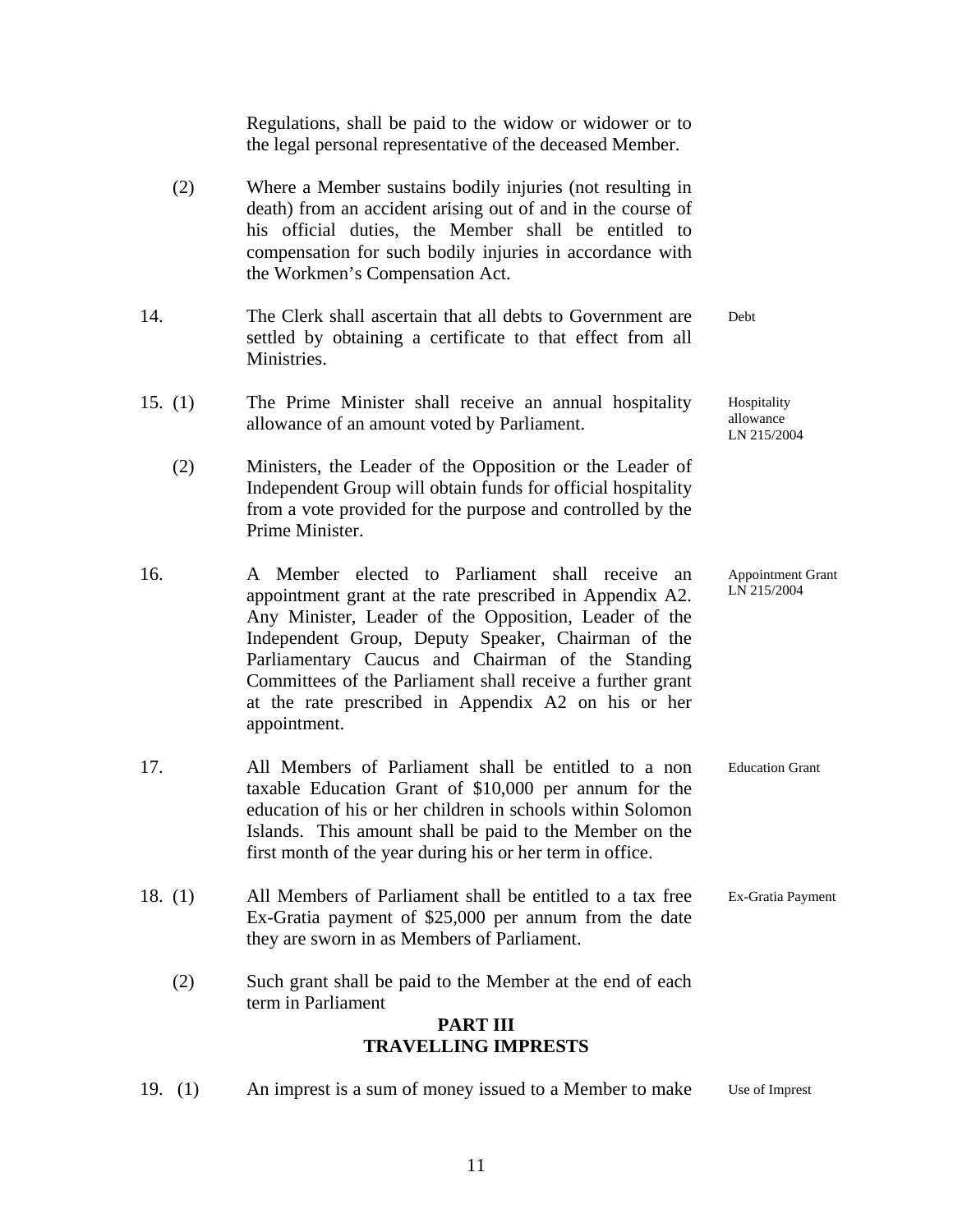payments directly for specified expenditure vote for which vouchers cannot be presented conveniently to a subaccountant in the usual way.

- (2) An imprest may be granted to any Member of Parliament when touring locally or overseas on approved government business for travel and transport costs, accommodation and other incidental costs in accordance with Appendix A.
- (3) Imprests are the personal responsibility of the Member in whose name they are issued. Imprest holders are not relieved of their responsibility until the imprest has been retired in full and found to be correct.
- 20. The Clerk shall be responsible for calculating the amount of any imprest and for ensuring that the necessary documents are provided to retire the imprest correctly.
- 21. An imprest warrant shall be prepared on the appropriate form and shall be –
	- (a) authorized by the Secretary to the Prime Minister in respect of an imprest issued to a Minister;
	- (b) authorized by the Clerk in respect of an imprest issued to other Members including the Leader of the Opposition, Leader of the Independent Group, Deputy Speaker, Chairman of the Parliamentary Caucus and Chairman of the Standing Committees of the Parliament.
- 22. A Member issued with an imprest shall submit not more than three days after returning to Honiara all reasonably available bills, receipts and other documentation required to support the expenditure incurred under the imprest together with any cash balance to the respective Authority under regulation 21.
- 23. The following items may be charged to a traveling imprest –
	- (a) hotel bills for business class accommodation and food and standard service charge percentage on such items, including official communication charges, laundry and dry cleaning;
- (b) travel expenses such as airport charges, transport to and

Responsibility of Clerk

Imprest Warrant LN 36/90

Retirement of Imprest LN 36/90

Charges Imprest LN 36/90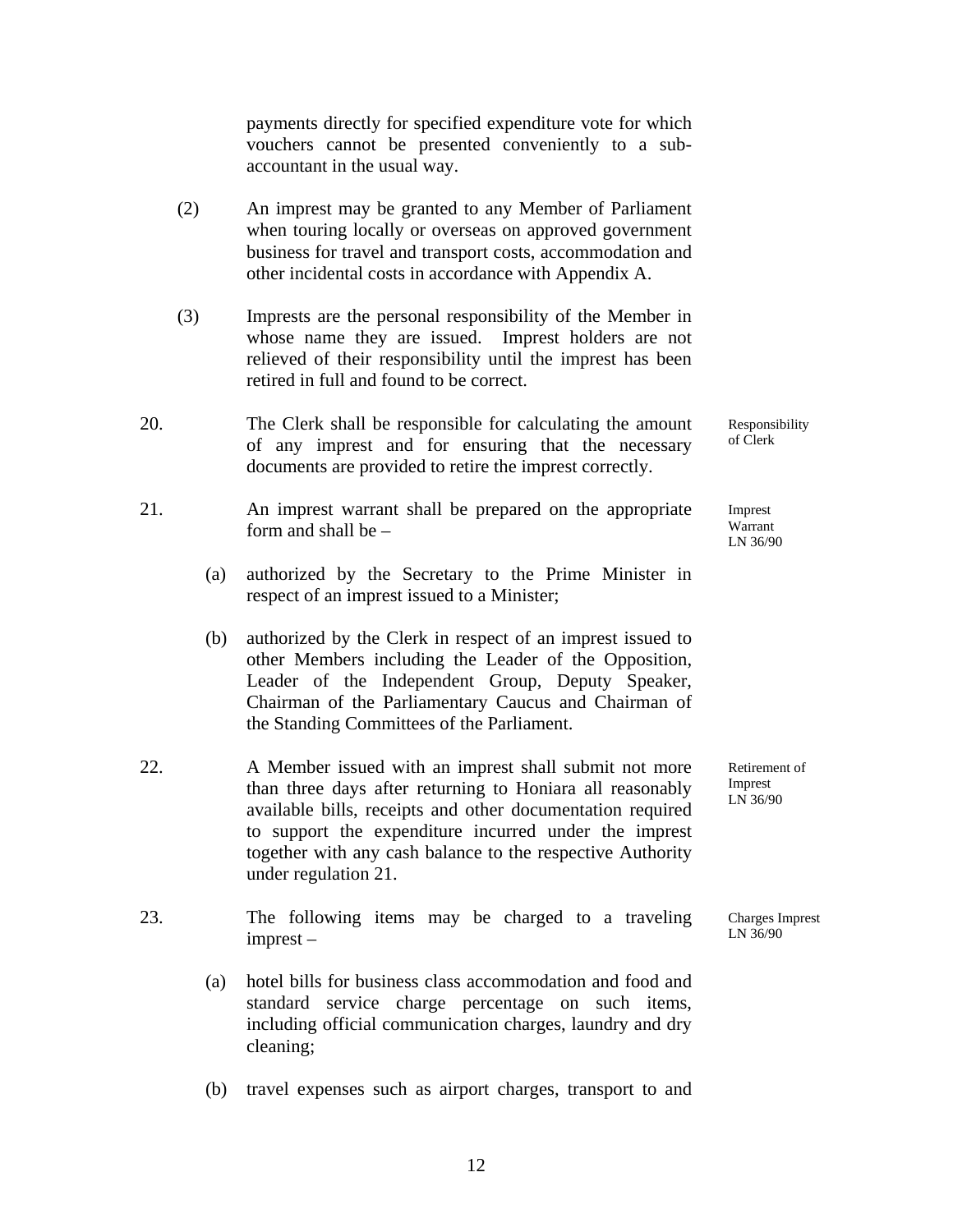from airport or other duty journeys;

- (c) the cost of a chauffeur-driven hire car for Ministers when representing Solomon Islands at conferences where the host country does not provide transport; provided that such transport shall be used only on duty or for traveling to and from official functions connected with the visit;
- (d) any hospitality allowances provided under regulation 56;
- (e) any non-accountable allowances approved under regulation 59.
- 24. Alcoholic beverages, soft drinks and cigarettes shall not be charged to a traveling imprest, except alcoholic beverages and soft drink charges incurred under regulation 56(3).

#### **PART IV ADVANCES AND LOANS**

- 25. The Minister of Finance may authorize the issue of guarantees of loans to Members in the circumstances described in the following regulations. Application for such loans shall be made to the Clerk in the first instance, and in the case of Ministers should bear the recommendation of the Prime Minister.
- 26. An advance of salary and allowances not exceeding one month's gross pay may be made by the Clerk in consultation with the Treasury -
- (a) in case of serious illness or unforeseen domestic calamity or other circumstances which the Member could not have foreseen and for which he could not have made prior provision or;
	- (b) when the Member will be traveling at the time payment is due and will require funds to use during his travel period in which case the sum advanced shall be in the next amount payable after standard deduction for tax, rent, advances, or other purposes have been made.
- 27. (1) An advance of salary made in the circumstances described in paragraph (a) of regulation 26 shall be repaid over a period not exceeding three months starting when the advance is made.

Application

Advances of Salary

Repayment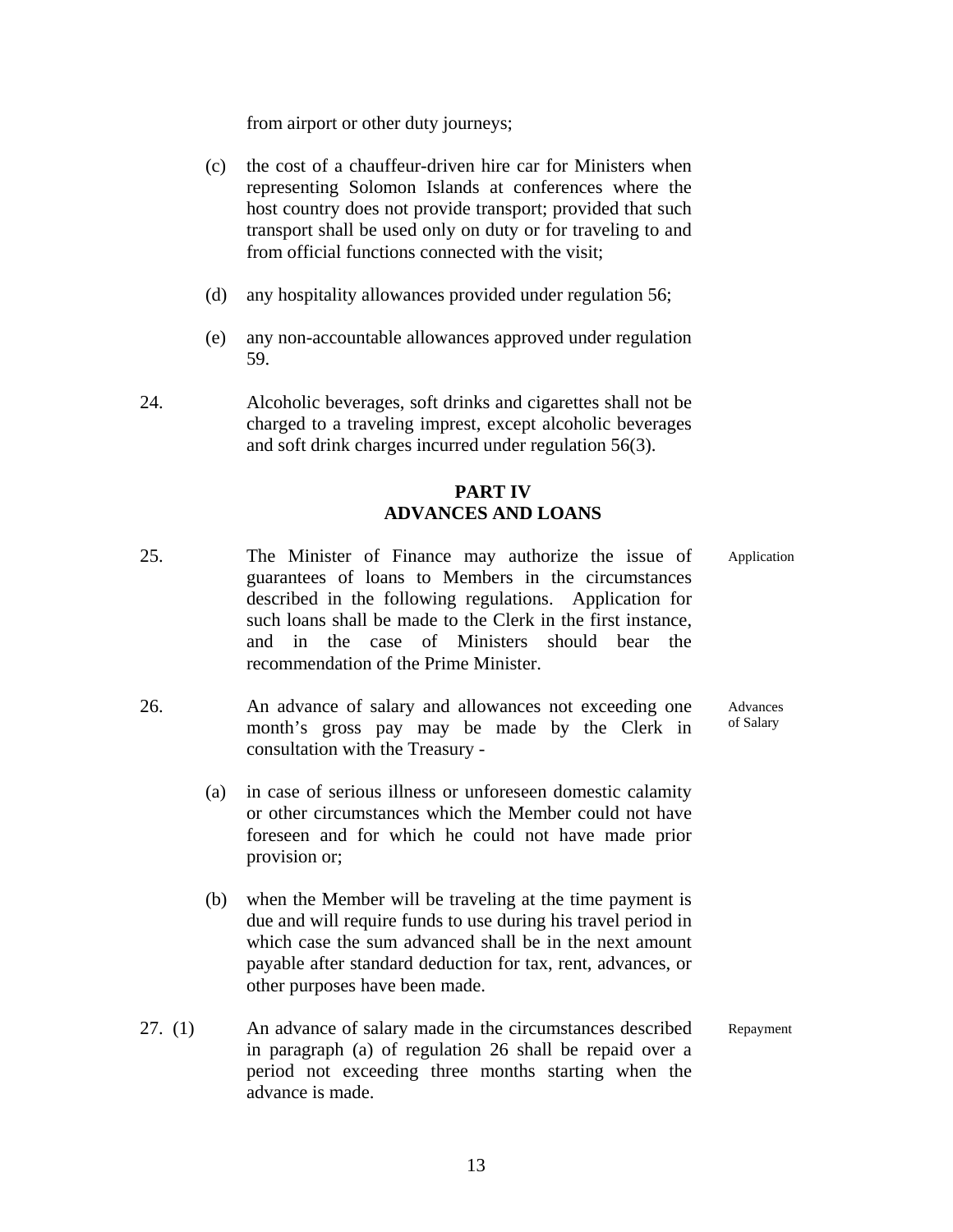- (2) An advance of salary made in the circumstances described in paragraph (b) of regulation 26 shall be payable from the salary due for the month in which the advance is made.
- 28. If funds are available, the Permanent Secretary, Ministry of Finance may issue a guarantee to a bank in support of a Member's application for a bank loan. The Member shall make the necessary arrangements with the bank and complete the application in Form TY84/1 set out in Appendix C. Each application for a loan shall be supported by a pro-forma invoice, receipted insurance cover note and works valuation certificate in case of a second-hand item, where necessary.
- 29. (1) The sum guaranteed by the Government shall not exceed \$100,000. The period of the guarantee shall exceed the prescribed life of the current Parliament and full repayment must be made either before the dissolution of Parliament or, if the Member shall cease to hold office, on demand.
	- (2) Where the official duties of the Prime Minister, a Minister, the Leader of the Opposition, Leader of the Independent Group, Deputy Speaker, Chairman of Parliamentary Caucus, Chairman of the Standing Committees of the Parliament or a Honiara Member obliges him to live in Honiara he is entitled to be given a Government guarantee, not exceeding \$200,000 to purchase his own house in Honiara. As a condition of the guarantee, the Government shall have the first charge over the house and such guarantee shall not expire on the dissolution of Parliament but shall remain in force while Government continues to hold the first charge.

Provided that no such Government guarantee shall be given to any person who, or whose spouse, owns a private house in Honiara.

30. On acceptance of the application by the Minister of Finance and after the completion of an agreement between the Member and the Government, the Permanent Secretary, Ministry of Finance, shall issue a recommendation to such bank as the Member may require recommending that the said bank may make the loan. It shall then be the responsibility of the Member to make all further arrangements with the bank and meet all such conditions as

Guarantee of Loans

Limits and Purposes of **Guarantees** LN 36/90

Loan Agreement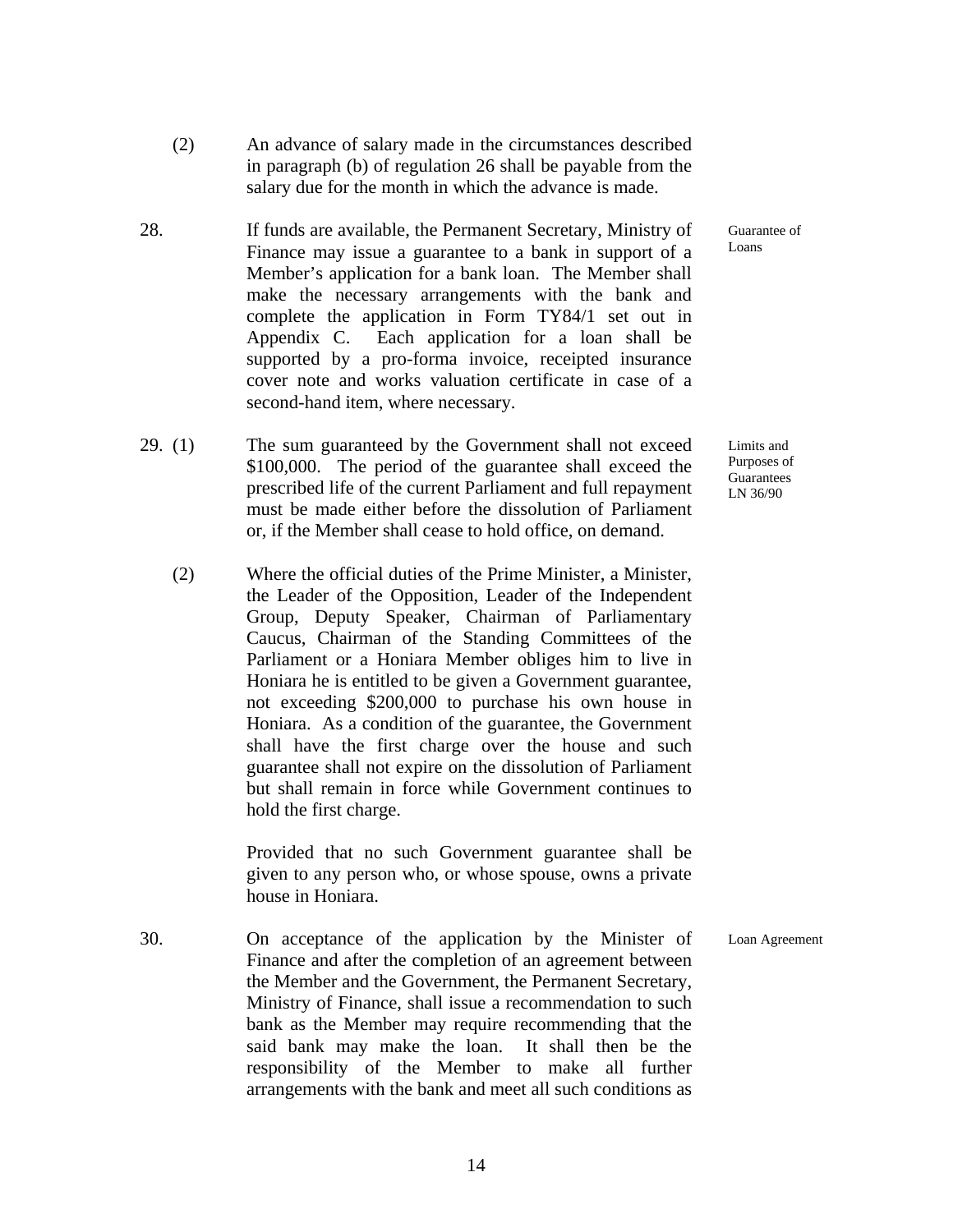the bank may require.

- 31. When a member dies or vacates his seat in Parliament the amount outstanding on an advance or guaranteed loan may be recovered from any pay, terminal grants, pensions or ex-gratia payments for which the Member or his legal personal representative are eligible and any additional sum due shall be recoverable from any collateral or security held by the Member of his estate.
- 32. In the event that any Member should decline to hand over any balance remaining to be paid to Government, the Clerk shall take immediate action to obtain a Court Order for the possession of such chattel and inform the Accountant General, Treasury and Auditor-General of such action.

#### **PART V ACCOMMODATION**

- 33. The Prime Minister shall occupy (without payment of rent or tax on the private benefit thereof) the official residence of the Prime Minister and shall be provided with two drivers and such domestic staff as the Secretary to the Public Service of the Ministry of Public Service may consider reasonable together with full furnishings and equipment for the house and upkeep of such house shall be a charge on public funds.
- 34. (1) Ministers, Leader of the Opposition, Leader of the Independent Group, Deputy Speaker, Chairman of the Parliamentary Caucus and Chairman of the Standing Committees of the Parliament will be provided, if they so request, with accommodation at a monthly minimum rate of between \$9,000 and a maximum rate of \$15,000.
	- (2) Any Minister, Leader of the Opposition, Leader of the Independent Group, Deputy Speaker, Chairman of the Parliamentary Caucus and Chairman of the Standing Committees of the Parliament who occupies his or her own private house shall be entitled to a rental supplement of between \$9,000 - \$15,000 per month depending on the type, size and state of upkeep as approved by the Secretary to Cabinet in consultation with the Permanent Secretary of Ministry of Lands and Housing and the Permanent Secretary of Ministry of Infrastructure and Development.

Abnormal repayment

Government dues

Prime Minister

Ministers, Leader of the Opposition and Leader of Independent Group, Deputy Speaker, Chairman of the Parliamentary Caucus and Chairman of the Standing Committees of the Parliament LN 56/93 LN 59/2000 LN 215/2004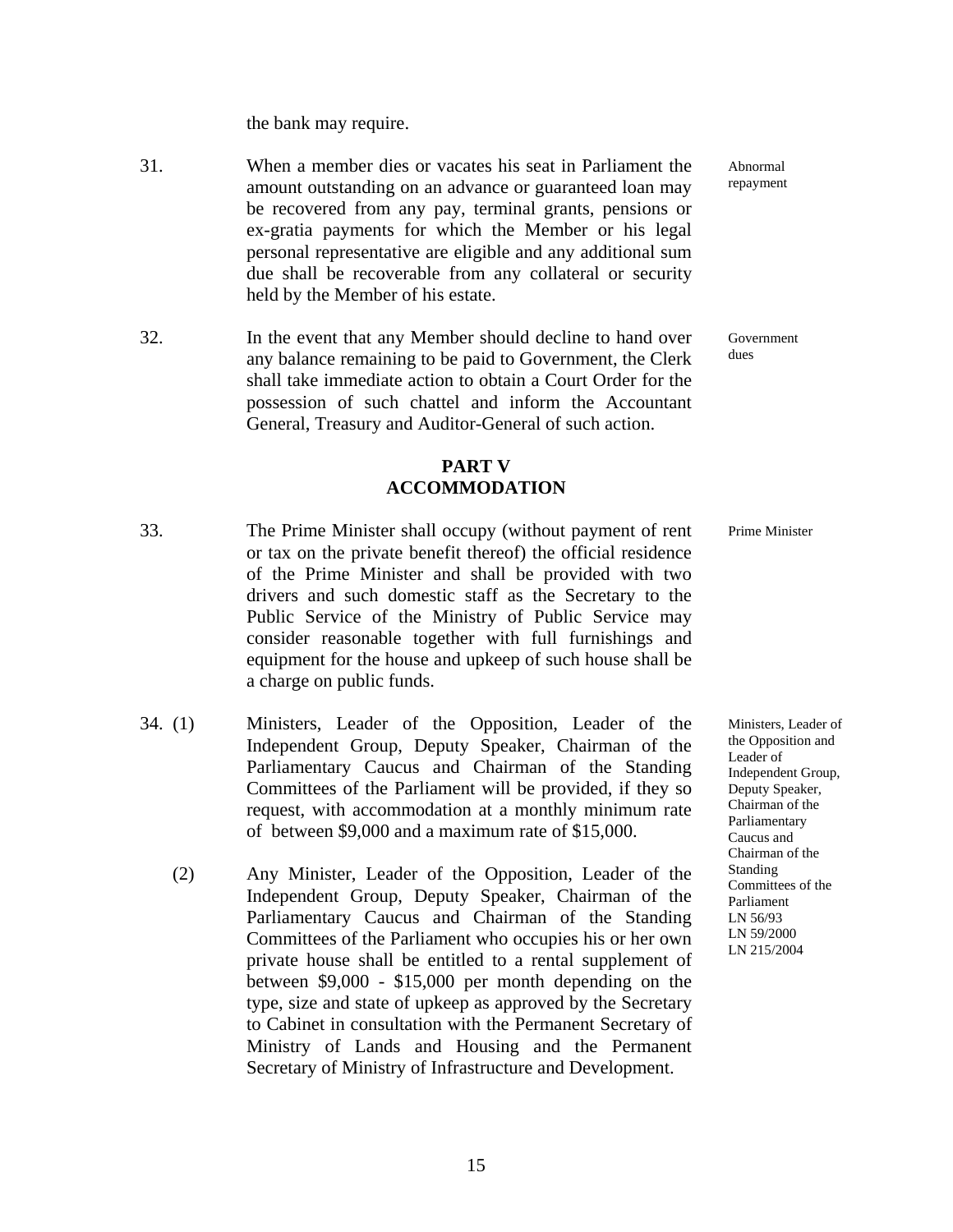- (3) The Deputy Prime Minister, Ministers, Leader of Opposition, Leader of the Independent Group, Deputy Speaker, Chairman of the Parliamentary Caucus and Chairman of the Standing Committees of the Parliament who occupies a Government house to the following:-
	- (a) employment of one domestic servant and a gardener to work in such house at such rate of pay as the Permanent Secretary of the Ministry of Public Service may approve and the pay of such domestic employees shall be paid out of public funds.
	- (b) entitlement to free supply of water, gas and electricity. The expenses thereof shall be a charge on public funds.
	- (c) entitlement to have a post paid mobile and telephone installed and maintained in the houses which they occupy at the expense of public funds.
- 35. (1) Members of Parliament shall be provided with reasonable standard accommodation when attending Parliament meetings in Honiara and such Members shall vacate the premises within (2) days after the close of the Parliament meeting. Any excess day's overstay shall be the responsibility of the Member concerned.
	- (2) Where a Member uses his or he own house for accommodation when attending Parliament meetings, such a Member shall receive a daily payment equivalent to a rental supplementation of \$6,000 per month. This shall not be paid if there is reasonable accommodation provided.
	- (3) Member of Parliament who are Chairman and Members of the Standing Committees of the Parliament shall be provided with reasonable accommodation when attending meetings in Honiara. Such Members are to vacate the premises within two (2) days, after the close of such meetings and any excess day's overstay shall be the responsibility of the Member concerned.
	- (4) Honiara Members shall be provided with a house in Honiara at the monthly rate of \$9,000 to \$15,000 and when occupying own house, he or she shall be entitled for a rental supplementation of \$9,000 to \$15,000 per month as approved by the Secretary to Cabinet in consultation with

Accommodation of Members LN 36/90 LN 45/97

LN 36/90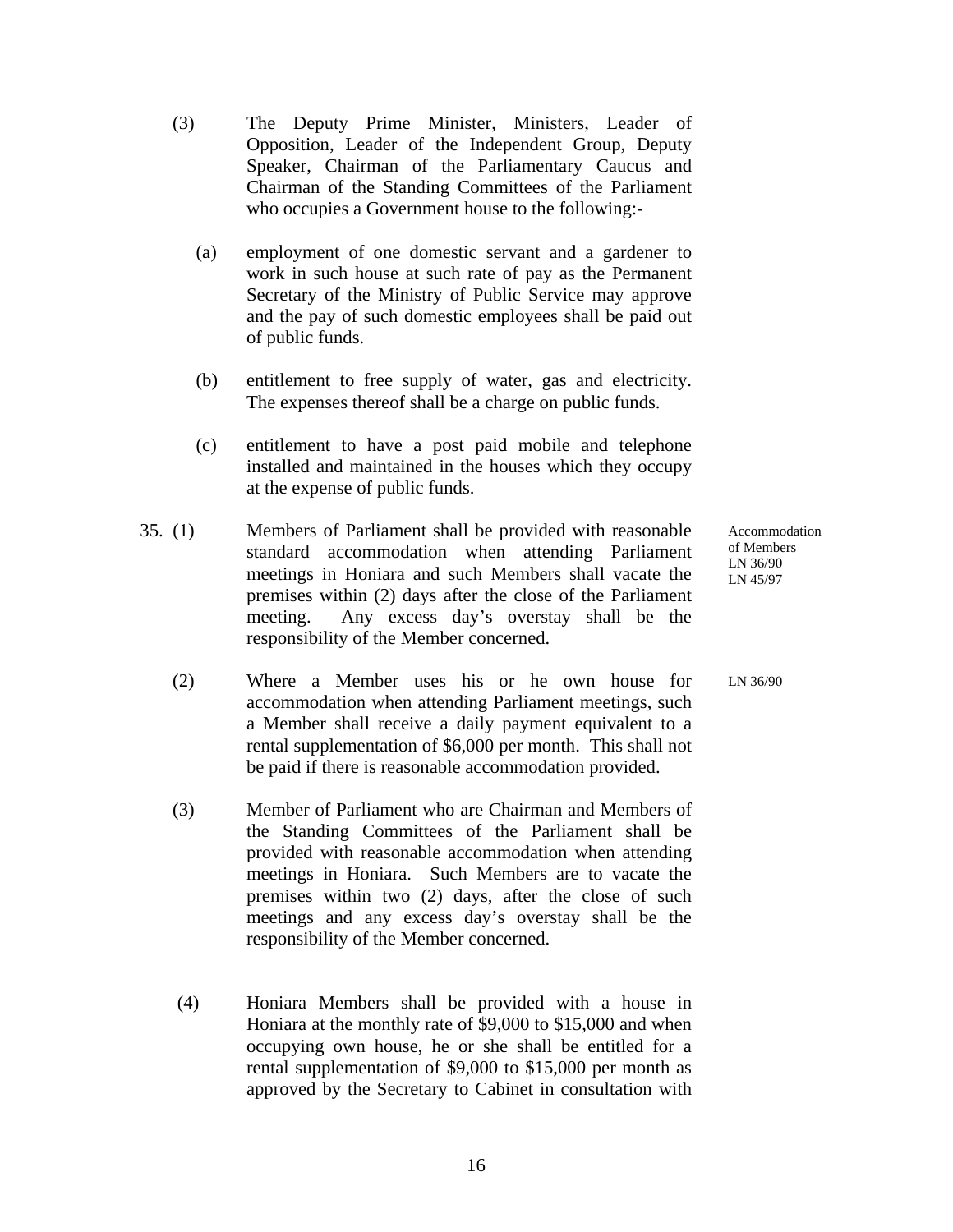the Permanent Secretary of the Ministry of Lands and Housing and the Permanent Secretary of the Ministry of Infrastructure and Development.

- (5) Members of Parliament who occupies their own house during Parliament meetings shall be entitled to claim the rental as provided under Regulation 35(2). This excludes Members who are eligible under Regulation 34(2) and  $35(4)$ .
- (6) Families of deceased Members of Parliament who occupies a Government house shall vacate the house within 60 days from the date of death.
- 36. While touring on Government business a Minister, the Leader of the Opposition, the Leader of Independent Group, Deputy Speaker, Chairman of the Parliamentary Caucus, Chairman of the Standing Committees of the Parliament or a Member may either be accommodated at a hotel or resthouse and his accommodation and all reasonable meals expenses will be paid for and a touring allowance of \$200.00 per day will be payable in addition.
- 37. All accounts for accommodation and meals will be sent to the Clerk for payment.
- 38. Accommodation outside Honiara will be provided free of charge on the same terms and conditions as for touring on duty for Members traveling to or from meetings of Parliament or of Special Select or Standing Committees.
- 39. Accommodation will be provided only for unavoidable stopovers where transport is not immediately available to complete the journey.
- 40. In all cases the Provincial Secretary of the Province concerned will certify on the account that the charges were incurred because of unavoidable delays in transport.

#### Member's Accommodation etc. on tour LN 30/90 LN 59/60

Accounting for Accommodation

Accommodation while traveling to or from meetings

Accommodation during stopovers

Authority to certify other costs

#### **PART VI TRAVEL**

41. Two official vehicles will be provided for the Prime Minister's use, with drivers and running costs being met Prime Minister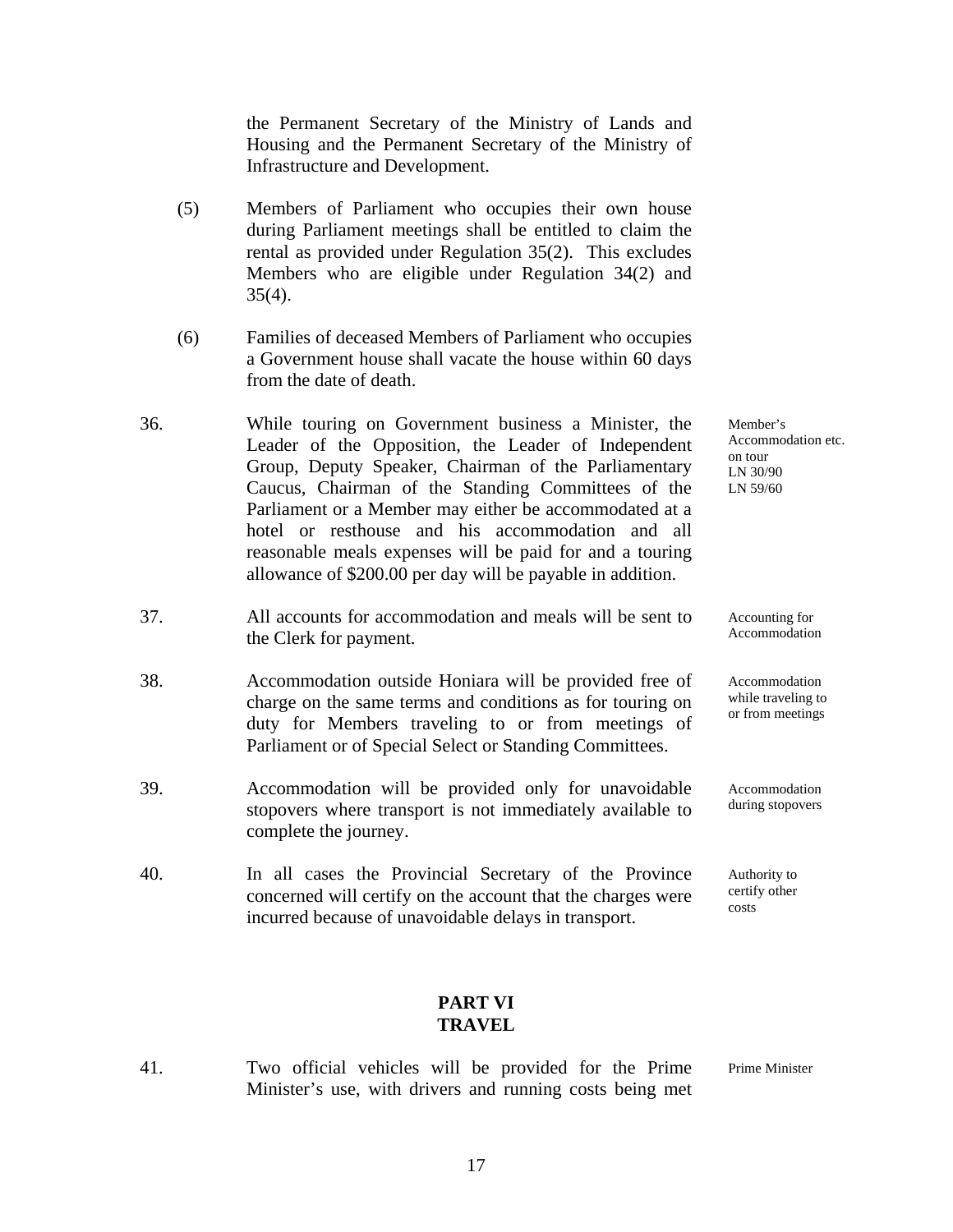from public funds.

- 42. (1) The Prime Minister, Ministers, Leader of the Opposition, Leader of the Independent Group, the Deputy Speaker, Chairman of the Parliamentary Caucus and Chairman of the Standing Committees of the Parliament will be provided with free transport for himself, his legal spouse and children as follows:
	- (a) from his or her place of domicile or the central point of his or her Constituency to Honiara, on first appointment;
	- (b) six return trips in each calendar year between Honiara and any place designated by him or her within the constituency or spouse's place of domicile, or any other place in Solomon Islands;
	- (c) from Honiara to his or her place of domicile or the central point in his or her constituency, on relinquishing appointment.
	- (2) The Ministers, Leader of the Opposition, Leader of the Independent Group, Deputy Speaker, Chairman of the Standing Committees of the Parliament shall be provided with a vehicle for the discharge of their official duties..
	- (3) The Permanent Secretary for the Ministry of Public Service shall make appointments of drivers upon the recommendations of the Ministers, Leader of the Opposition, Leader of the Independent Group, Deputy Speaker, Chairman of the Parliamentary Caucus and Chairman of the Standing Committees of the Parliament.
	- (4) Any Members of Parliament allocated with a Government vehicle is entitled to be given the option to purchase the vehicle at the end of the life of Parliament in consultation with the Office of the Prime Minister and Cabinet, the Ministry of Finance and the Ministry of Infrastructure and Development. Once approval for the purchase is granted, payment must be made to the Government through the Ministry of Finance within fifteen days. Upon failure to purchase the vehicle, the Ministry of Infrastructure and Development shall have the right to retrieve the vehicle to the Transport Pool.

Ministers, Leader of the Opposition and Independent Group, Deputy Speaker, Chairman of the Parliamentary Caucus and Chairman of the Standing Committees of the Parliament

Chairman of the Parliamentary Caucus and Chairman of the Standing Committees of the Parliament LN 30/95 LN 215/2004 LN 55/2006

LN 59/2000

 LN 215/2004 LN 45/97 LN 55/2006

 (5) Members of Parliament are entitled to purchase their own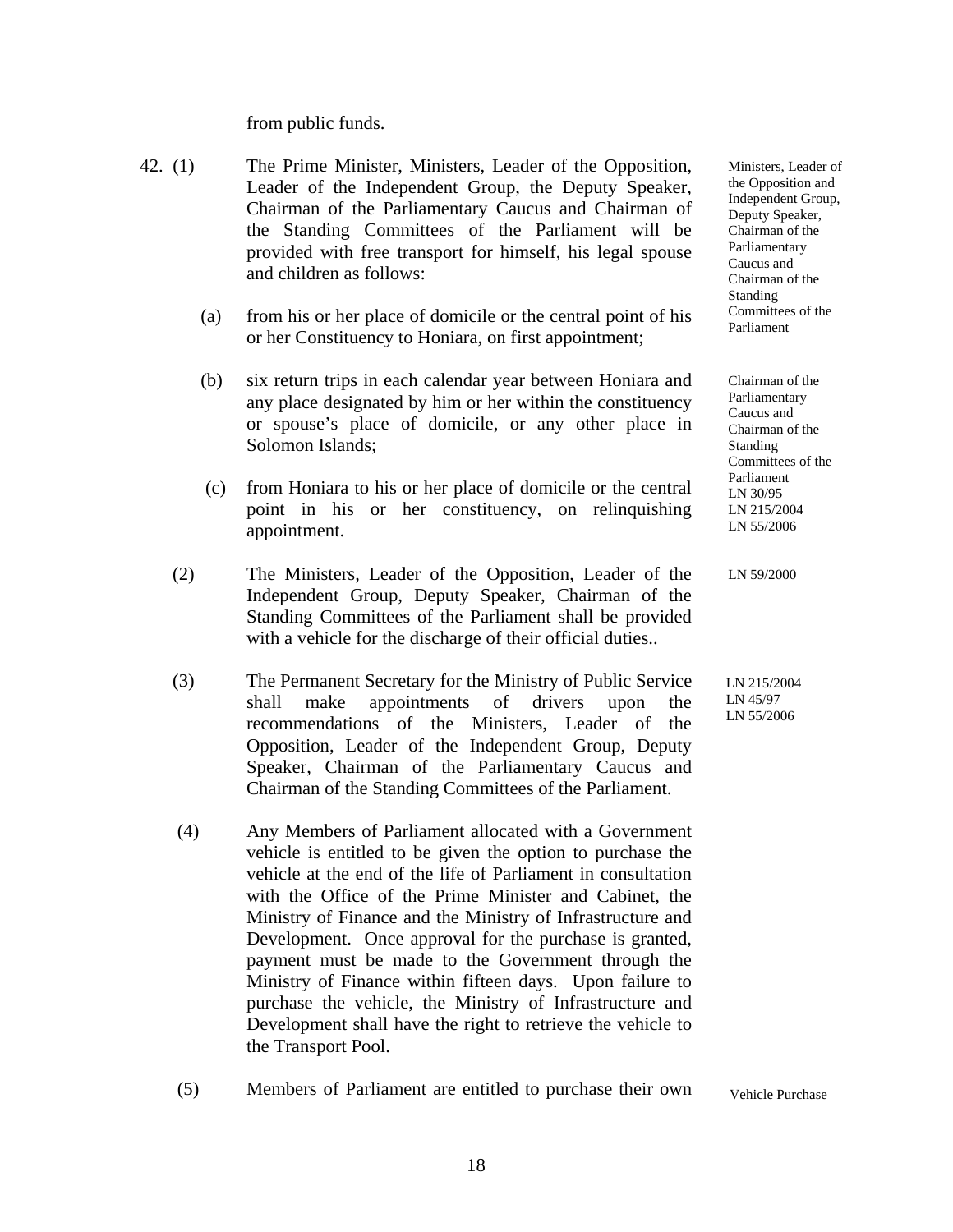|           | vehicle for private use through guarantee of loan by the<br>Government as authorized by the Minister of Finance in<br>Regulations 25 to 32 and such vehicle shall be exempted<br>from the Duty and Goods Sales Tax. Each Member is<br>restricted to purchase one vehicle under this scheme whilst<br>he or she is still a member of Parliament                                                                                                                                                     | Scheme                                                |
|-----------|----------------------------------------------------------------------------------------------------------------------------------------------------------------------------------------------------------------------------------------------------------------------------------------------------------------------------------------------------------------------------------------------------------------------------------------------------------------------------------------------------|-------------------------------------------------------|
| (6)       | The Government is only responsible for vehicle damages<br>incurred during the course of official duties and only when<br>driven by the driver designated under paragraph (3).                                                                                                                                                                                                                                                                                                                      |                                                       |
| (7)       | In the event of a government vehicle not being provided, a<br>transport allowance of \$3,000.00 per month shall be paid<br>to Ministers, the Leader of the Opposition, Leader of the<br>Independent Group, Deputy Speaker, Chairman of the<br>Parliamentary Caucus and Chairman of the Standing<br>Committees of the Parliament.                                                                                                                                                                   | LN 55/2006                                            |
| (8)       | Members of Parliament holding and garaging government<br>vehicles shall be paid a fuel allowance of \$3,000 per<br>month.                                                                                                                                                                                                                                                                                                                                                                          | LN 55/2006<br>LN 162/2007                             |
| 43. $(1)$ | Free transport will be provided for all other Members of<br>Parliament from their place of domicile or the central point<br>in their constituency to Honiara and return on all sittings of<br>Parliament and the meetings of Special Select or Standing<br>Committees. Free transport shall be similarly be provided<br>for their wives and children twice during any one calendar<br>year. A Member for a constituency in Honiara shall not be<br>precluded from traveling under this Regulation. | Ordinary<br>Members                                   |
| (2)       | A transport allowance of \$6,000 per annum shall be paid to<br>a Member for being in Honiara on Constituency or<br>Government business. The amount shall be paid twice per<br>year by way of two installments of \$3,000.                                                                                                                                                                                                                                                                          | LN 215/2004                                           |
| 44.       | During a period of Parliament session, a Member may be<br>granted a leave of absence on compassionate grounds on<br>application following recommendation by the Speaker to<br>the Clerk. Reasonable travel costs of the Member and his<br>family within Solomon Islands shall be paid.                                                                                                                                                                                                             | Compassionate<br>Leave                                |
| 45.       | All Members including the Prime Minister, Ministers,<br>Leader of the Opposition, Leader of the Independent<br>Group, Deputy Speaker, Chairman of the Parliamentary<br>Caucus and Chairman of the Standing Committees of the                                                                                                                                                                                                                                                                       | Travel for<br>constituency<br>purposes<br>LN 215/2004 |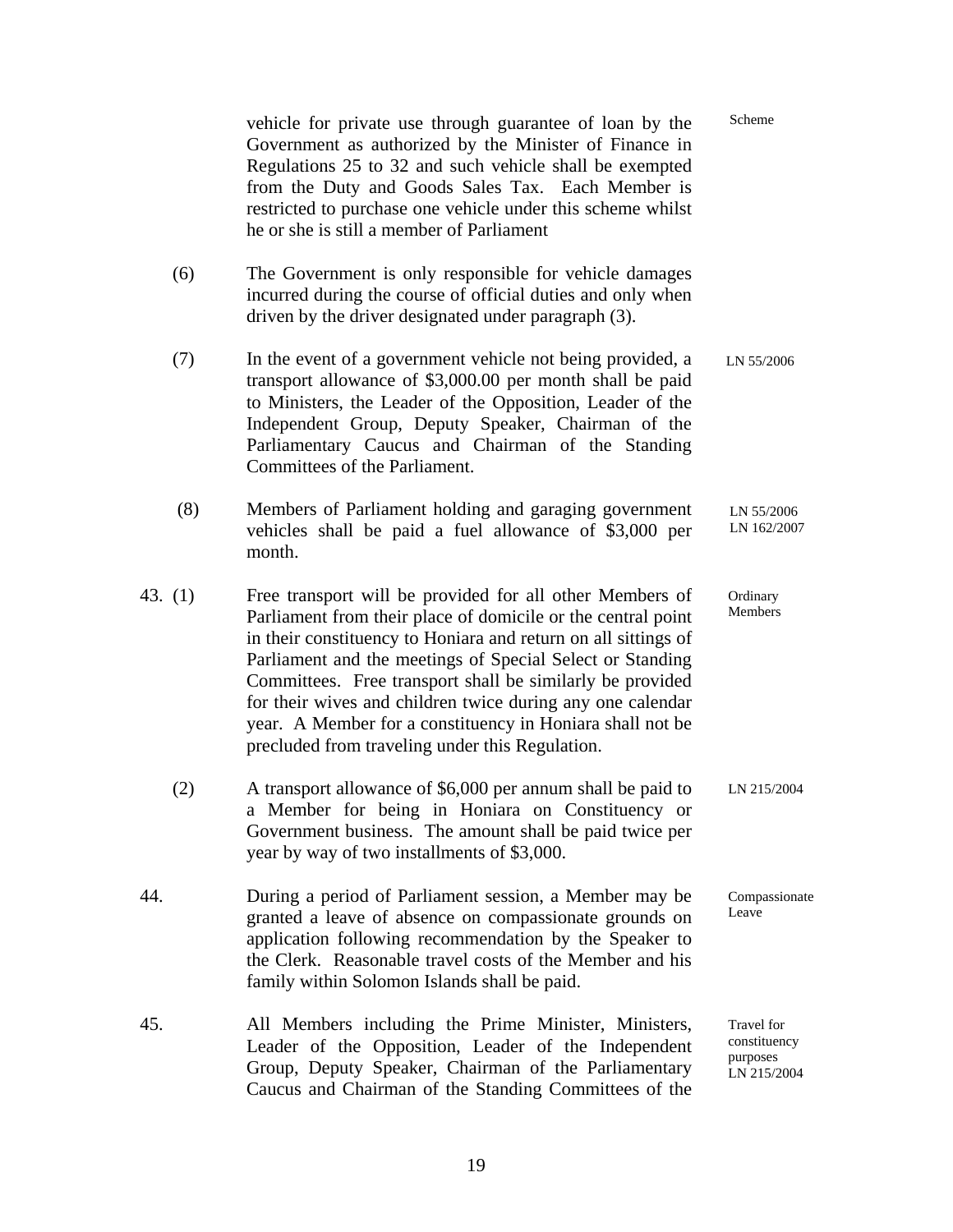Parliament are personally responsible for the payment of fares when traveling on constituency business.

- 46. Free passage by air or sea for the Prime Minister, Ministers, Leader of the Opposition, Leader of the Independent Group, Deputy Speaker, Chairman of the Parliamentary Caucus and Chairman of the Standing Committees of the Parliament is restricted to official duty only subject to prior approval of the Prime Minister.
- 47. (1) The Secretary to the Prime Minister must be advised of any official duty tours by any Minister, Leader of the Opposition, Leader of the Independent Group, Deputy Speaker, Chairman of the Parliamentary Caucus and Chairman of the Standing Committees of the Parliament before they are undertaken, or the full cost of the tour will be the responsibility of the Minister concerned as the case may be.
	- (2) Duty tours by Special Select or Standing Committees will be organized by the Permanent Secretary of the Ministry concerned and paid for from the vote of the Ministry. If the terms of reference of a Committee do not relate to any particular Ministry, the expenses of the Committee will be met by public funds.
	- (3) Chartering of boats or aircrafts will not be permitted without the prior approval of the Permanent Secretary of the Ministry concerned or the Secretary to the Prime Minister who will satisfy him or herself that no regular scheduled transport is available to the area concerned. Where scheduled services are available, tours would be organized to fit in with these services.
- 48. (1) The Clerk will arrange all travel to Honiara. The Clerk will advise the Provincial Secretary of the Province concerned of all travel arrangements within a Province.
	- (2) Members will not be permitted to charter boats or aircraft.
- 49. (1) When a Member or a member of his family fails without good reason to take up bookings on an aircraft he or she

Travel arrangement for touring on

duty LN 45/97 LN 215/2004

Prime Minister, Ministers, Leader of the Opposition, Leader of the Independent Group, Deputy Speaker, Chairman of the Parliamentary Caucus and the Chairman of the Standing

Committees of the Parliament on duty

Travel Arrangement to and from meetings

Refund of fares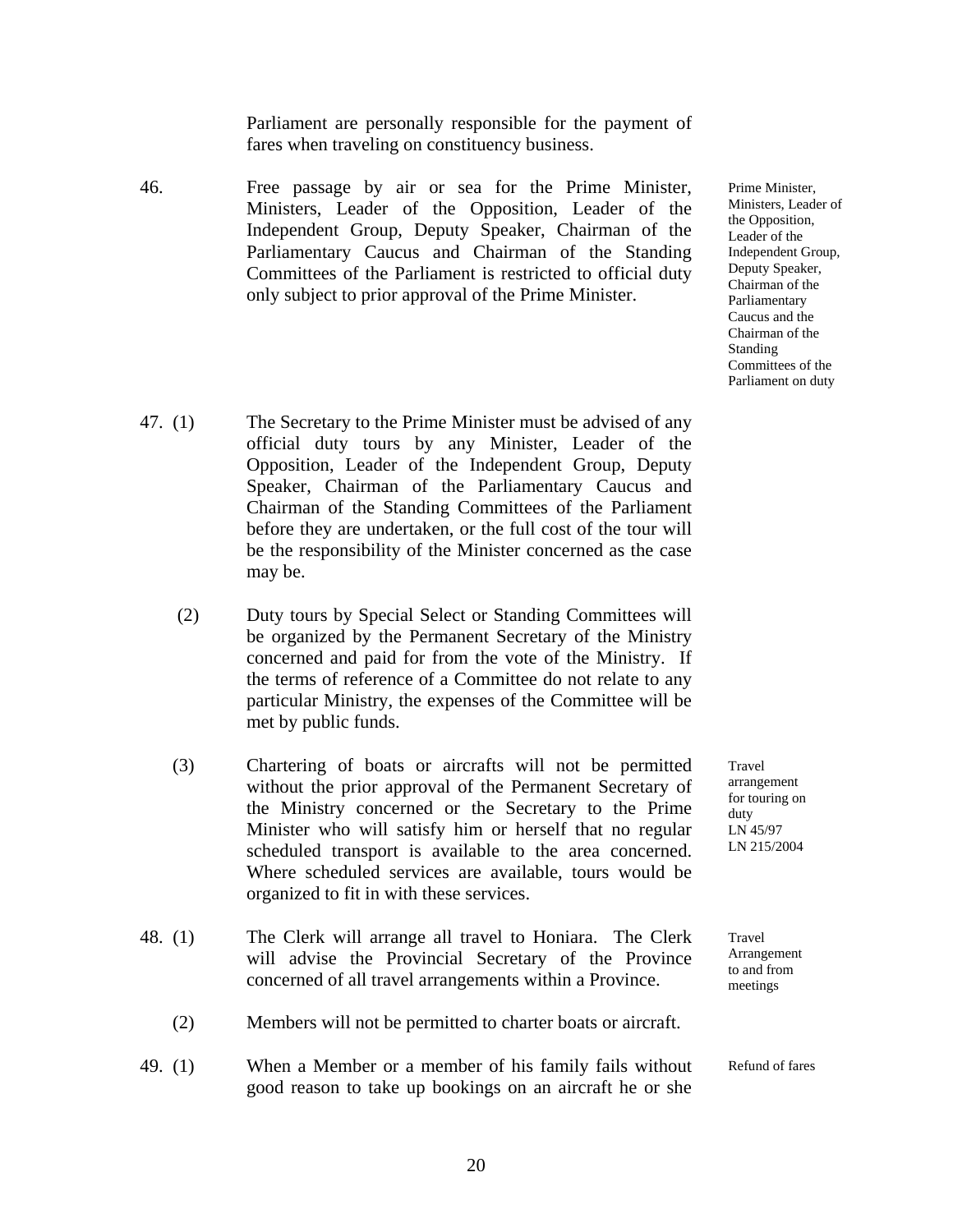will be required to refund to the Government the whole of the fare not used.

- (2) Any Member who charters a ship or aircraft without the requisite approval set out in these Regulations will be personally responsible for the payment of the cost of the charter.
- 50. (1) When accompanying the Prime Minister on official overseas visits the Prime Minister's spouse will be entitled to first class travel and the same subsistence allowance as that of an ordinary Member of Parliament specified in Appendix A.
	- (2) All visits by Ministers or the Leader of the Opposition, the Leader of the Independent Group or Members overseas must be recommended by the Prime Minister who may authorize that any such person may be accompanied by his or her spouse. The spouse will be entitled to the same subsistence allowance (overseas) and overseas travel agent as that of an ordinary Member of Parliament specified in Appendix A.
- 51. (1) All overseas visits will be arranged by the Clerk when Members only are involved. When a Government Officer is traveling with Members he or she will be responsible for all travel arrangements and for the control of funds concerned with the visit.
	- (2) Ministers and Members of Parliament are entitled to travel business class.
	- (3) Where a Member is required as part of his duty to go on an overseas trip funded by an International Organisation which provides for an economy class air ticket, the Government shall meet the extra costs required in converting the ticket from economy to first class.
	- (4) All Members are afforded VIP status and are entitled access to the VIP Lounge and other facilities at Henderson Airport when departing overseas and arriving from overseas.
- 52. A Member who is required to travel overseas on duty is eligible to receive a subsistence allowance as specified in Appendix A8.

Prime Minister's Spouse's Travel LN 55/2006

**Overseas** Visits

Travel costs LN 36/90

Subsistence allowance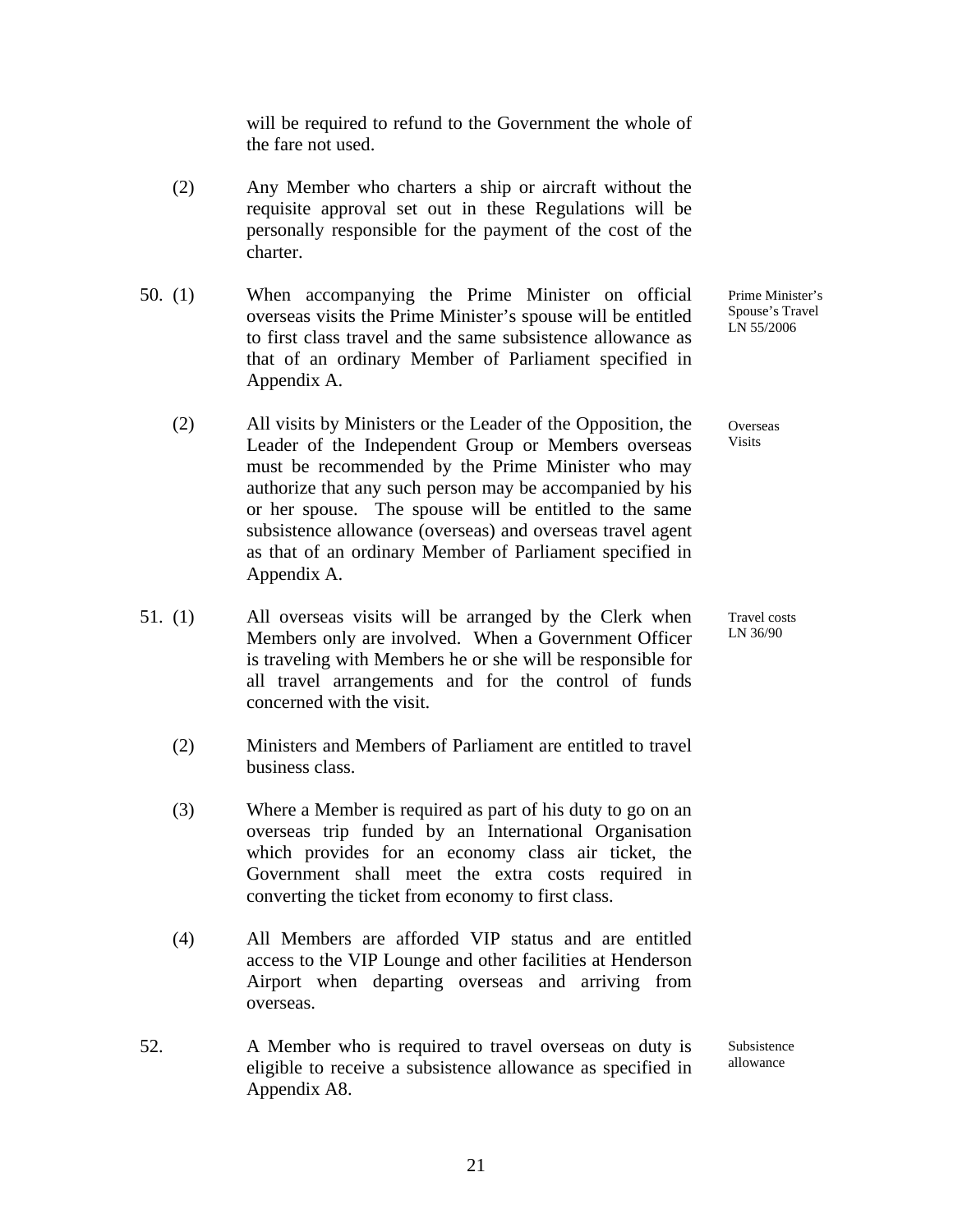- 53. (1) Subsistence allowance is intended to cover, for a complete period of twenty-four hours, three meals a day, plus service charges, taxes, and incidental expenses at the place of accommodation, including official communication charges. Other incidental expenses such as taxis or airport taxes must be claimed separately.
	- (2) Subsistence allowance is payable for a complete period of twenty-four hours only; provided that broken periods of twenty-four hours which include a night, or from midnight to 6:00 am may be claimed a full rate.
	- (3) Where a Member is a guest of a host Government, Administration, Agency, or Organisation and is not required to meet his accommodation and meal charges, he may claim full subsistence allowance applicable to him in Appendix A8.
- 54. All living expenses of a Member of Parliament whilst on official duty overseas shall be met from imprest funds provided for the trip.
- 55. (1) Where a Member attends an international conference where there are a significant number of Governments represented, the Prime Minister may authorize that he be accommodated in higher standard than the standard rate would allow.
	- (2) In such circumstances the Prime Minister will authorize a conference rate equal to a full hotel charge for accommodation, breakfast, service and taxes plus half the standard rate of subsistence allowance prescribed.
	- (3) In these circumstances no further allowance for incidental expenses or hospitality will be paid.
- 56. (1) Where the Prime Minister considers that the Government may be under an obligation to provide or return hospitality at an overseas conference, he or she may authorize an allocation of funds to a Member for this purpose.
	- (2) Expenditure will be confined to a specific amount for an organized function of a number of identified persons and may not be incurred on casual drinks or meals with chance friends or local acquaintances which are for the Member's

Charges LN 36/90 LN 34/92

LN 162/2007

LN 55/2006

**Standard** rates

Conference Rates

Hospitality overseas LN 36/90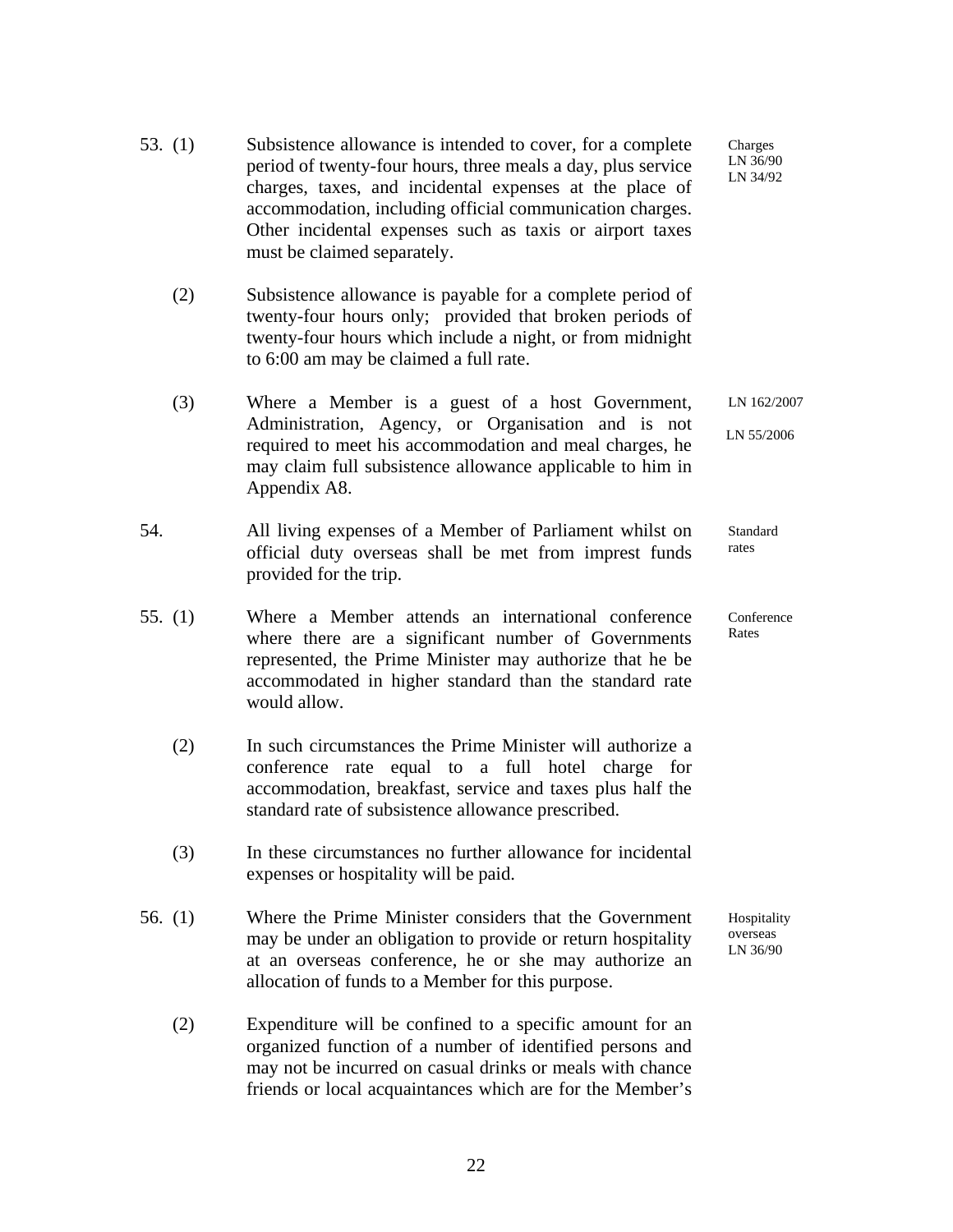personal account.

- (3) A Member may incur reasonable expenditure when attending an overseas conference or meeting in cases where he or she needs to lobby for support or have some informal discussions in an informal setting with other delegates.
- (4) The expenditure in paragraph  $(1)$ ,  $(2)$  and  $(3)$  must be justified by the production of receipted bills and any cash balance should be refunded.
- 57. Where the itinerary of a visit is changed which results in a reduction of the number of days of the journey, an appropriate refund of any allowances advanced will be made on the Member's return to Solomon Islands.
- 58. (1) Where it is necessary to spend a period in transit and meals and accommodation are included with passage costs, no allowance is payable.
	- (2) Where the period in transit includes an overnight stop and meals and accommodation are provided at the expense of the carrier an allowance of one-fifth of the standard rate for the place of stop-over will be payable to cover the incidental expenses.
	- (3) Where a Member is detained overnight in transit and the charges for accommodation and meals are not provided at the expense of the carrier, he or she will be eligible to claim subsistence allowance at the rate applicable to the place in which he or she is detained.
- 59. Any Member who travels overseas on Parliamentary business may, on the first occasion he or she travels on such business to be paid the non-accountable overseas travel grant specified in Appendix A 3.

#### **PART VII MEDICAL TREATMENT**

60. Saves as elsewhere provided all Members and their spouses and unmarried children under 18 years are eligible

23

Refunds

Allowances in transit

**Overseas** Travel **Grant** LN 55/2006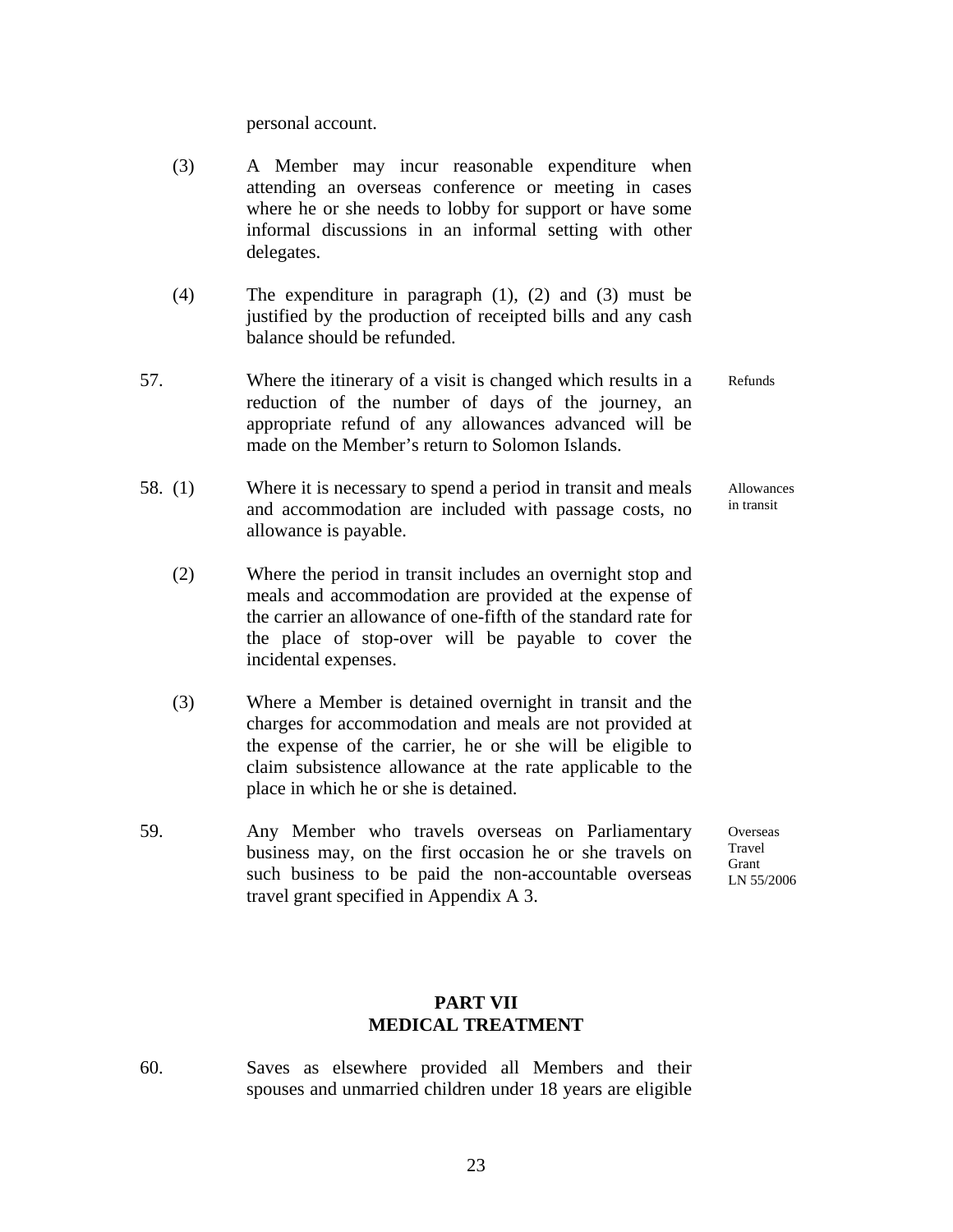to receive medical attention free of charge at the Central Hospital including the use of the Private Ward.

- 61. If the Chief Consultant of the Ministry of Health and Medical Services confirms that a Member requires spectacles, dentures or any surgical appliance and that they are essential, they will be provided at the expense of the Member, provided that if the cost exceeds one quarter of one month's basic salary of the Member, his or her contribution shall be limited to that proportion of his salary.
- 62. A member on duty outside Solomon Islands shall be eligible for essential medical and hospital treatment, including surgical treatment and accommodation charges at Government expense, provided that in any such case, such expenses cannot normally be met by a national health service of the country in which he or she is on duty without causing undesirable delay in securing examination or treatment.
- 63. Save in exceptional circumstances with the approval of the Prime Minister following consultation with the Chief Consultant of the Ministry of Health and Medical Services, a member is not eligible to receive treatment at Government expenses outside the country.
- 64. When a Member is sent out of the country for medical examination or treatment under Regulation 60 he or she shall be eligible for -
	- (a) passages by air at Government expenses at first class rate;
	- (b) essential examination and treatment at Government expense as arranged whenever possible by the Ministry of Health and Medical Services in advance, including operation charges and the fees of doctors, anaesthetists or specialists.
- 65. Where charges for accommodation are incurred, the Ministry of Health and Medical Services will meet such charges which will subsequently be recovered from the Member. The member will thereafter be required to reimburse the charges. If necessary, an advance of salary may be authorized under Part IV of these Regulations for such amounts and over such period as the Minister of

Medical appliances LN 36/90

Medical attention and treatment for Members on overseas duty

Medical treatment outside Solomon Islands

Other charges outside Solomon Islands

Recoverable charges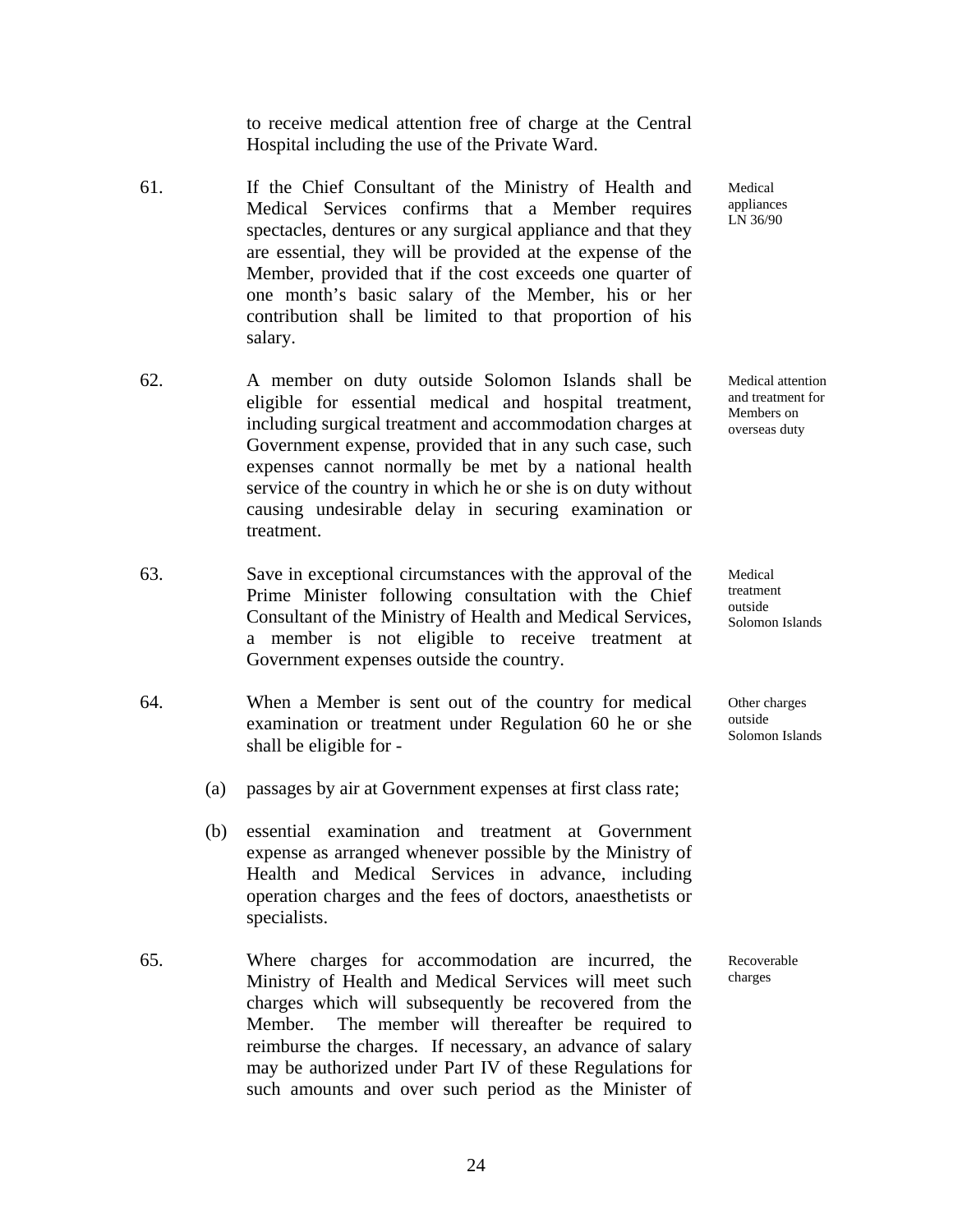Finance may decide. When the Minister of Finance is of the opinion that recovery of such costs either wholly or in part would result in hardship, he shall, with the concurrence of the Prime Minister, decide what proportion of the costs should be borne by the Member.

- 66. The Chief Consultant, Ministry of Health and Medical Services shall decide whether examination and treatment provided under this Part is essential and his or her decision shall be final.
- 67. Unless referred by or with the approval of the Chief Private Consultant of the Ministry of Health and Medical Services, a Member or his or her legal spouse or child who is medically examined by or receives medical treatment from a medical practitioner in private practice shall not be eligible to claim reimbursement of any expenses. No benefit conferred by this Part shall be available to a Member or his or her family whilst they remain under the professional care of a private practitioner.

#### **PART IX MISCELLANEOUS**

- 68 Members required to tour outside Honiara as Members of Special Select or Standing Committees appointed under Order 68 of the Standing Orders of the National Parliament shall receive touring allowance in accordance with Regulation 36. All costs associated with attendance at the said committee meetings shall be met from the Parliament Head of the estimates – Members of such committees during sittings shall be paid a sitting allowance at the rates as appear in Appendix A 8.
- 69. The Leader of the Opposition and Leader of the Independent Group are entitled to be provided with Office facilities and eight staff who need not be public servants.
- 70. (1) The Prime Minister or any Minister who is to supervise responsibilities for another portfolio for fourteen or more consecutive days shall be entitled to an allowance at the rate of \$800.00 per month.
	- (2) Any Minister acting in the Office of the Prime Minister under section 38(1) of the Constitution shall be entitled to

Authority for treatment is final

Treatment By private practitioners

Standing and Special Select Committee LN 34/92 LN 30/95

Leader of Opposition and Leader of the Independent Group Facilities

LN 162/2007 Minister extra Portfolio LN 215/2004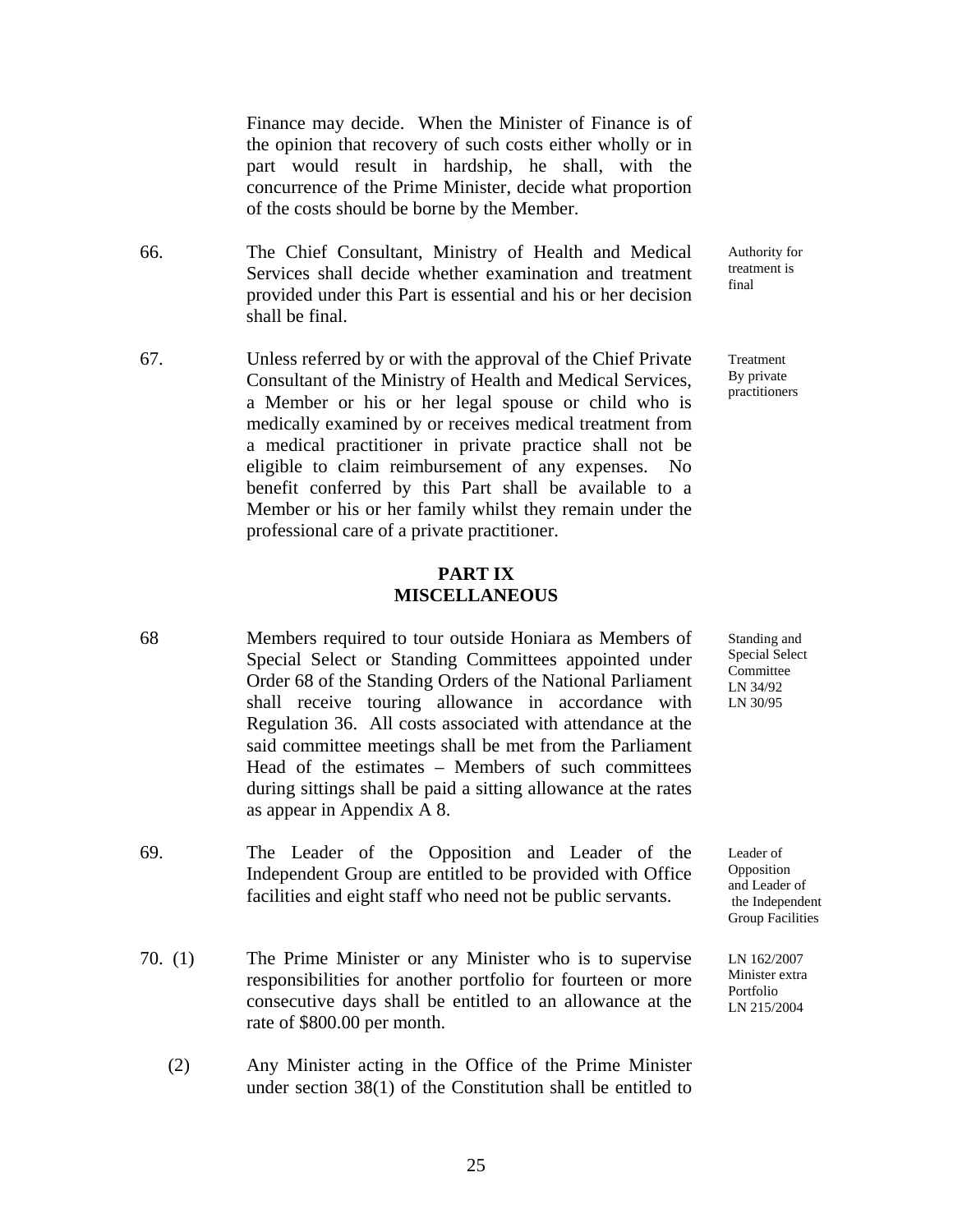an allowance at the rate of \$800.00 per month.

71. Members will receive free headed paper and envelopes. Payments for postage, telegrams and service messages shall be the responsibility of Members. Free service

#### **APPENDIX**

LN 36/1990 LN 66/1990 LN 34/1992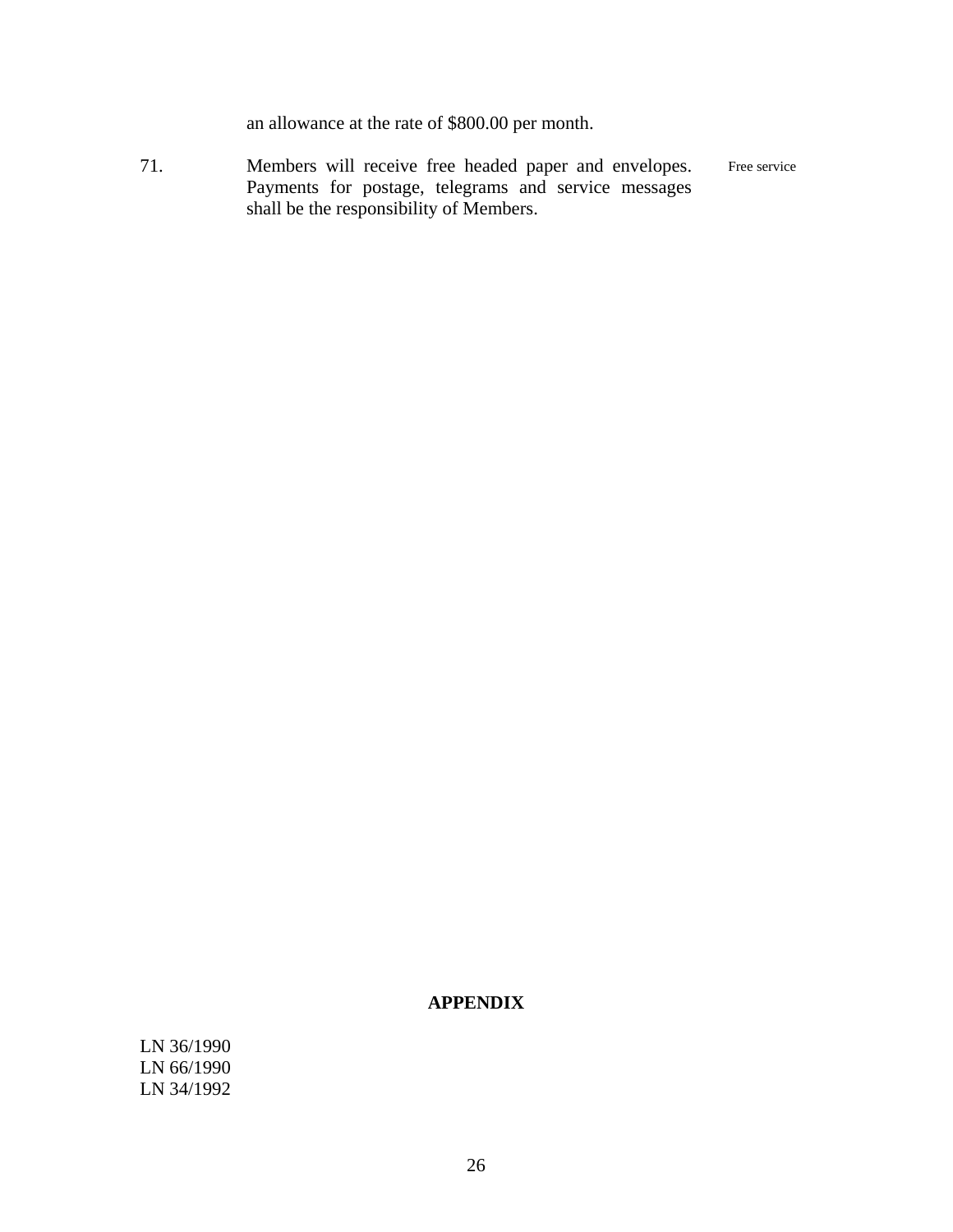| LN 56/1993  |
|-------------|
| LN 30/1995  |
| LN 45/1997  |
| LN 59/2000  |
| LN 215/2004 |
| LN 55/2006  |
| LN 162/2007 |

## **1. BASIC SALARY**

|                | Zone 1                                                                                                                                                                                                                                                                                                                    | \$16,000                                   |
|----------------|---------------------------------------------------------------------------------------------------------------------------------------------------------------------------------------------------------------------------------------------------------------------------------------------------------------------------|--------------------------------------------|
| 7.             | <b>CONSTITUENCY ALLOWANCE [Reg. 9(2)]</b>                                                                                                                                                                                                                                                                                 |                                            |
| 6.             | <b>LOCAL TOURING ALLOWANCE [Reg. 36]</b>                                                                                                                                                                                                                                                                                  | \$300 daily                                |
| 5.             | <b>LOCAL SUBSISTENCE ALLOWANCE [Reg., 10(5)]</b>                                                                                                                                                                                                                                                                          | \$300 daily                                |
|                | All Members of Parliament                                                                                                                                                                                                                                                                                                 | \$250 daily                                |
| 4.             | <b>MEAL ALLOWANCE [Reg. 10(4)]</b>                                                                                                                                                                                                                                                                                        |                                            |
| 3.             | <b>OVERSEAS TRAVEL GRANT [Reg. 59]</b><br>Members Clothing allowance<br>Prime Minister, Deputy Prime Minister,<br>Leader of the Opposition, Leader of the<br>Independent Group, Ministers, Chairman of<br>Parliamentary Caucus and Chairman of Standing<br>Committees of the Parliament Clothing allowance                | <b>USD\$3,000</b><br><b>USD\$5,000</b>     |
| 2.             | <b>APPOINTMENT GRANT [Reg. 16]</b><br><b>Members</b><br>Prime Minister, Deputy Prime Minister, Ministers,<br>Leader of the Opposition, Leader of the Independent<br>Group, Deputy Speaker, Chairman of the Parliamentary<br>Caucus and Chairman of the Standing Committees of<br>the Parliament shall in addition receive | \$10,000<br>\$10,000                       |
| <b>Members</b> | Parliamentary Caucus and Chairman<br>of the Standing Committees of the Parliament                                                                                                                                                                                                                                         | \$96,000 per annum                         |
|                | the Leader of the Independent Group<br>Deputy Speaker, Chairman of the                                                                                                                                                                                                                                                    | \$105,000 per annum                        |
|                | Deputy Prime Minister<br>Ministers, Leader of the Opposition and                                                                                                                                                                                                                                                          | \$130,000 per annum<br>\$115,000 per annum |
|                | The following taxable salaries will be paid -<br><b>Prime Minister</b>                                                                                                                                                                                                                                                    | \$143,000 per annum                        |
|                |                                                                                                                                                                                                                                                                                                                           |                                            |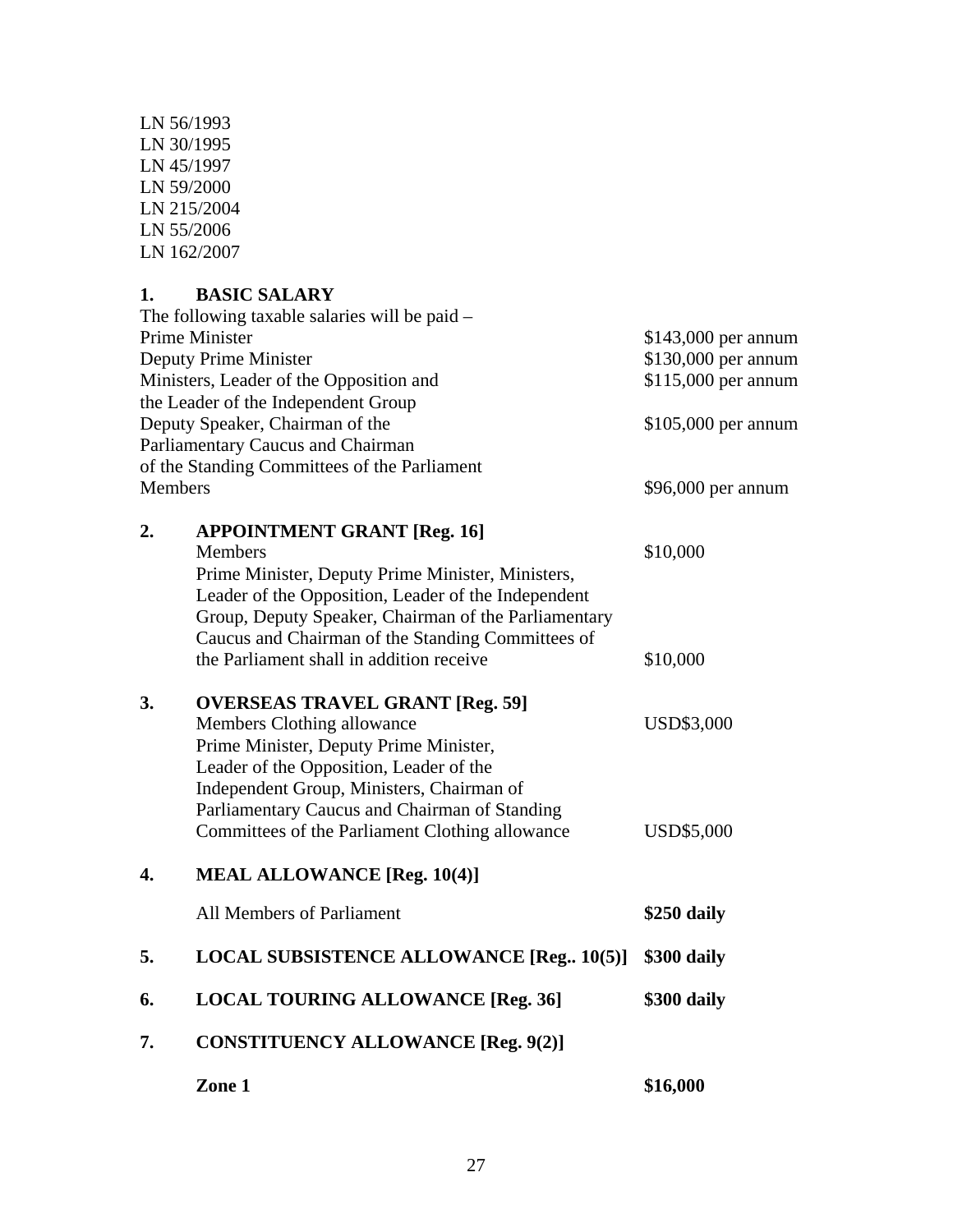#### TEMOTU PELE TEMOTU NENDE VATUD MALAITA OUTER ISLANDS

 **Zone 2** \$15,800

 EAST ARE ARE WEST ARE ARE SMALL MALAITA WEST MAKIRA CENTRAL MAKIRA EAST MAKIRA SOUTH CHOISEUL NORTHWEST CHOISEUL EAST CHOISEUL ULAWA & UGI SHORTLANDS RENNELL & BELLONA

#### **Zone 3** \$15,600

 NORTH VELLA LA VELLA SOUTH VELLA LA VELLA RANONGA & SIMBO NORTH NEW GEORGIA SOUTH NEW GEORGIA, RENDOVA & TETEPARI MAROVO HOGRANO/KIA/HAVULEI MARINGE/KOKOTA GAO/BUGOTU EAST KWAIO WEST KWAIO NGELLA SAVO & RUSSELLS SOUTH GUADALCANAL

 **Zone 4** \$15,400

 GIZO & KOLOMBANGARA WEST NEW GEORGIA & VONAVONA NORTH MALAITA EAST MALAITA LAU/MBAELELEA FATALEKA CENTRAL KWARA'AE WEST KWARA'AE AOKE/LANGALANGA NORTHEAST GUADALCANAL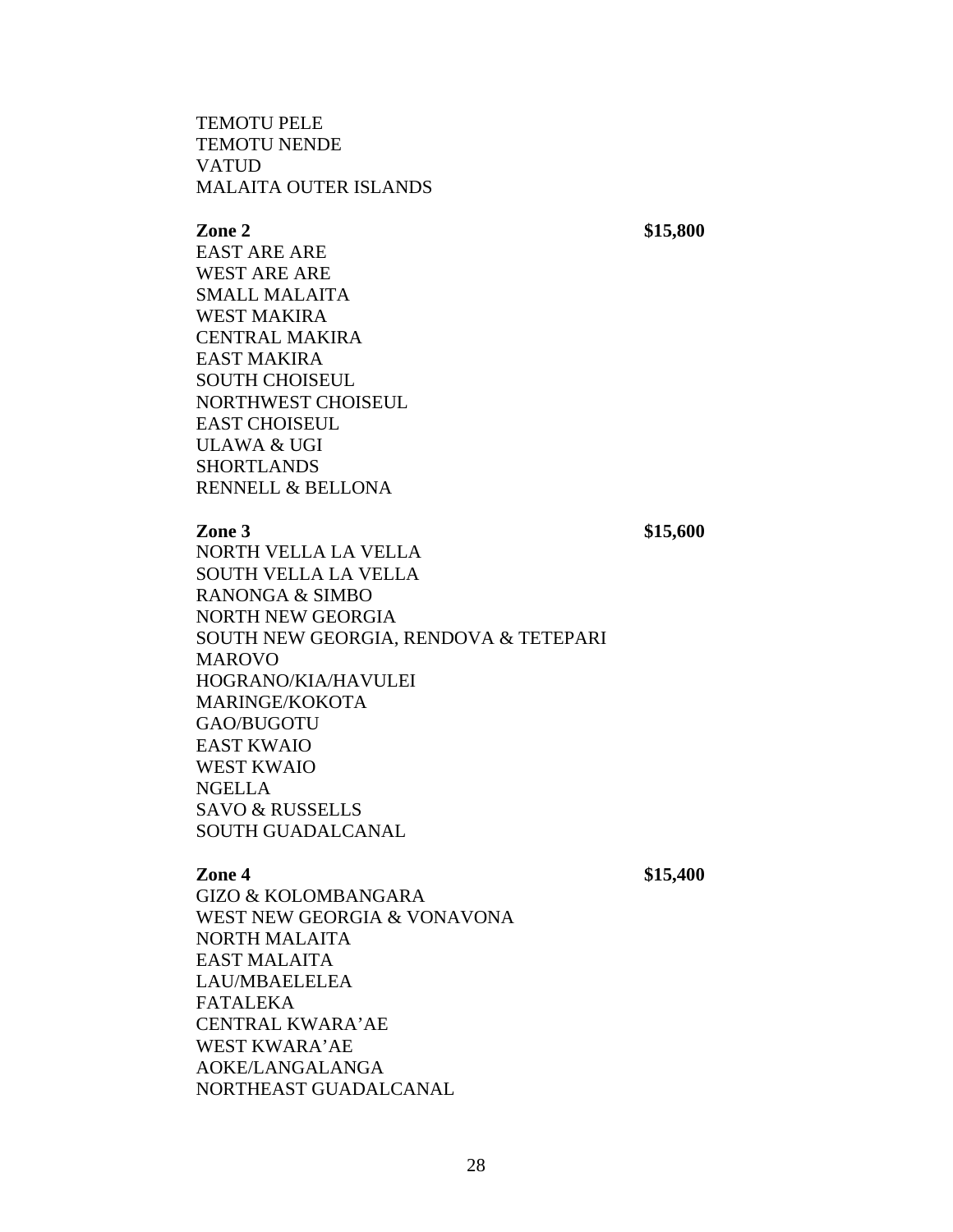| <b>WEST GUADALCANAL</b>  |
|--------------------------|
| EAST GUADALCANAL         |
| EAST CENTRAL GUADALCANAL |
| NORTHWEST GUADALCANAL    |
| CENTRAL GUADALCANAL      |
| NORTH GUADALCANAL        |
| <b>BAEGU ASIFOLAE</b>    |

 **Zone 5 \$12,200** WEST HONIARA EAST HONIARA CENTRAL HONIARA

#### **8. SUBSISTENCE ALLOWANCE [OVERSEAS] [Reg. 52] To include lunch, dinner and incidental expenses –**

| Prime Minister                                                                                                                                                                                                      | <b>US\$350</b> |
|---------------------------------------------------------------------------------------------------------------------------------------------------------------------------------------------------------------------|----------------|
| Deputy Prime Minister, Ministers, Leader of<br>Opposition, Leader of the Independent Group,<br>Deputy Speaker, Chairman of the Parliamentary<br>Caucus and Chairman of the Standing Committees<br>of the Parliament | <b>US\$300</b> |
|                                                                                                                                                                                                                     |                |

Members **US\$250**

#### *NOTE:*

When the Deputy Prime Minister travels overseas in place of the Prime Minister, he or she shall be paid the Prime Minister's rate of subsistence allowance.

# **9. TERMINAL GRANT (Tax Free)**  All Members **\$100,000 10. MEMBERS OF PARLIAMENTARY STANDING SELECT COMMITTEES AND SPECIAL SELECT COMMITTEES [Reg. 68]**  (A) Standing Select Committee to be paid a daily rate of **\$400.00** (B) Special Select Committees to be paid a daily rate of **\$400.0**

**APPENDIX B** 

#### **Micro-Projects and Charities Allowance (see Reg.9(3) )**

#### **APPLICATION FORM**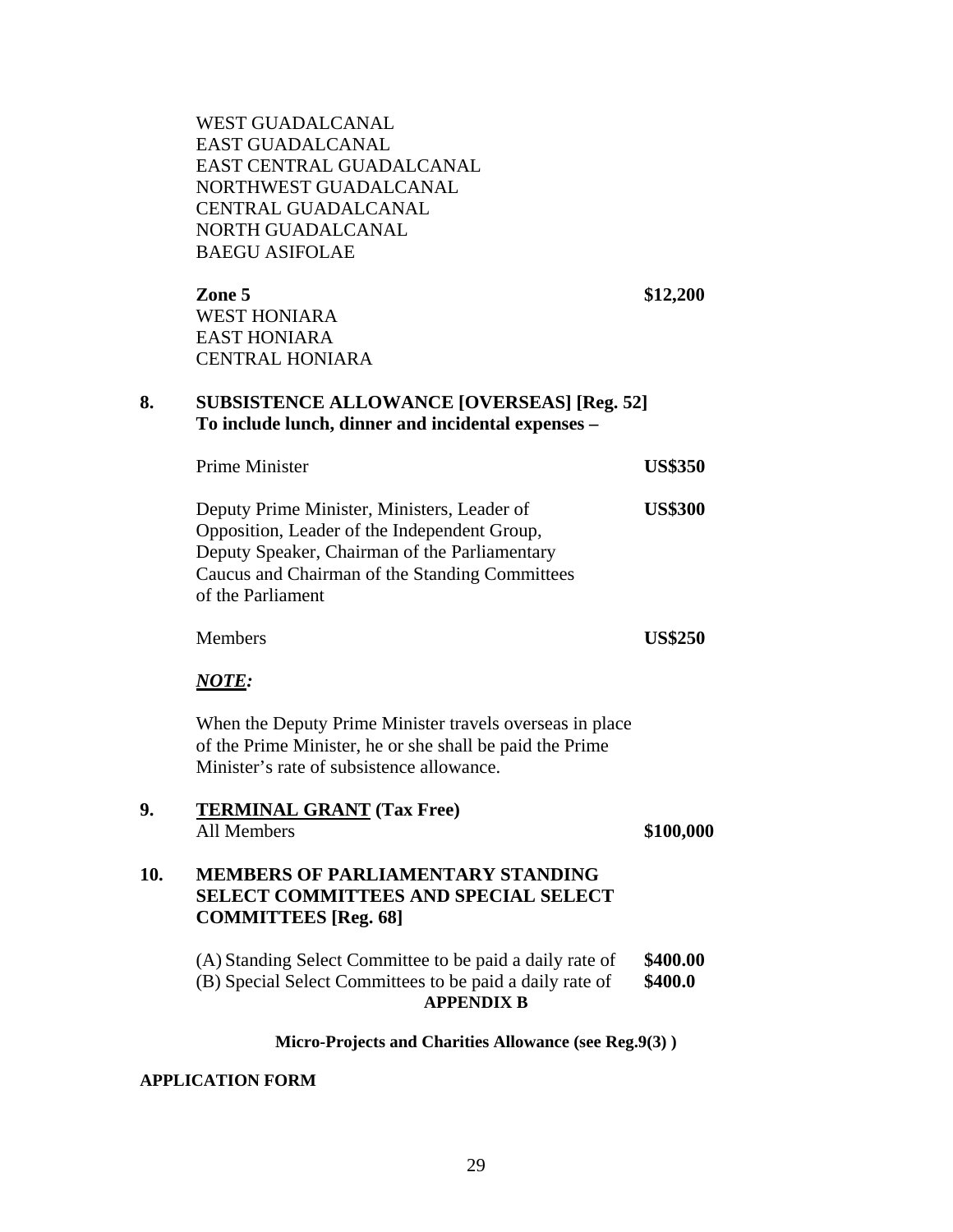| (1) |                |
|-----|----------------|
| (2) |                |
|     |                |
|     |                |
| (3) |                |
|     |                |
| (4) |                |
|     |                |
| (5) |                |
|     |                |
|     |                |
| (6) |                |
| (7) |                |
| (8) |                |
|     | <b>REMARKS</b> |

#### **OFFICIAL USE:**

| <b>DATE</b> | <b>AMOUNT</b>     | <b>BALANCE</b> |
|-------------|-------------------|----------------|
|             |                   |                |
|             |                   |                |
|             |                   |                |
|             |                   |                |
|             |                   |                |
|             | <b>APPENDIX C</b> |                |

TY 84/1

#### APPLICATION FOR LOAN GUARANTEE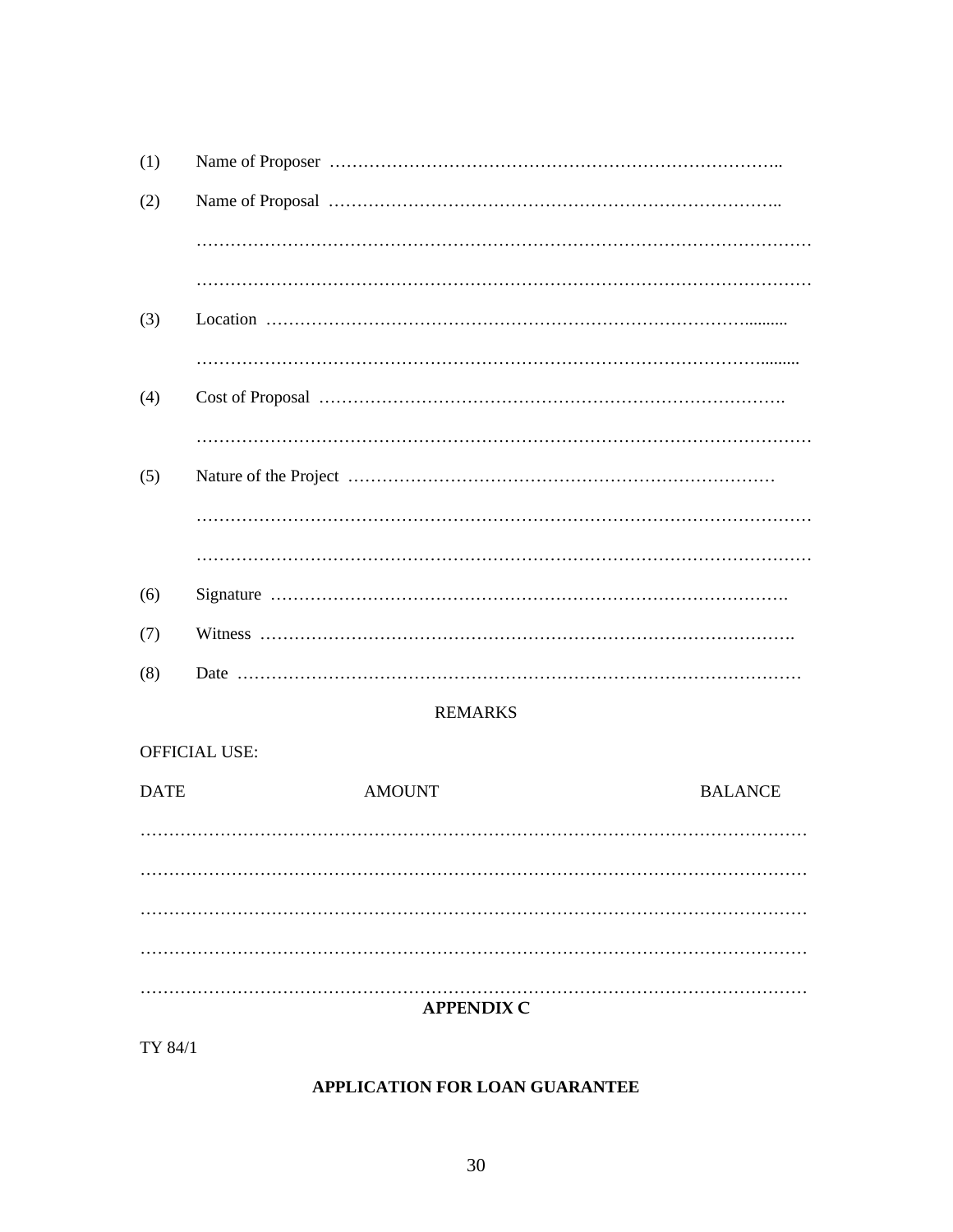#### (Member of Parliament only)

To: Accountant General Honiara

Date: …………………….

- 2. (a) I have obtained the approval of the Bank for this loan and they have completed the certificate below.
	- (b) I attach a pro-forma invoice on suppliers agreement giving full details of times to be purchased.
	- (c) I attach a Work Certificate of Valuation and inspection (for second-hand purchases only).
	- (d) I attach a receipt cover note or insurance policy of comprehensive insurance cover for the whole period of the loan in the joint name of myself and the Accountant General.
	- (e) I attach herewith an authority in the standard form requesting you to pay my salary into the Bank granting the loan. I understand that this is irrevocable for the period of the loan.
- 3. I understand that interest and bank shares will be added to the amount of advance requested and the total sum will not exceed the amount specified Reg. 26.
- 4. I understand that if I dispose off the item. I will immediately repay the loan in full and inform the Accountant General that I have done so.

 Signed: ……………………………… Certificate by ………………………. Bank

I certify that subject to the issue of Government Guarantee, I have agreed to make a loan of \$ ………………….. to Mr. …………………………. for a period of …………….. months for the purpose described above.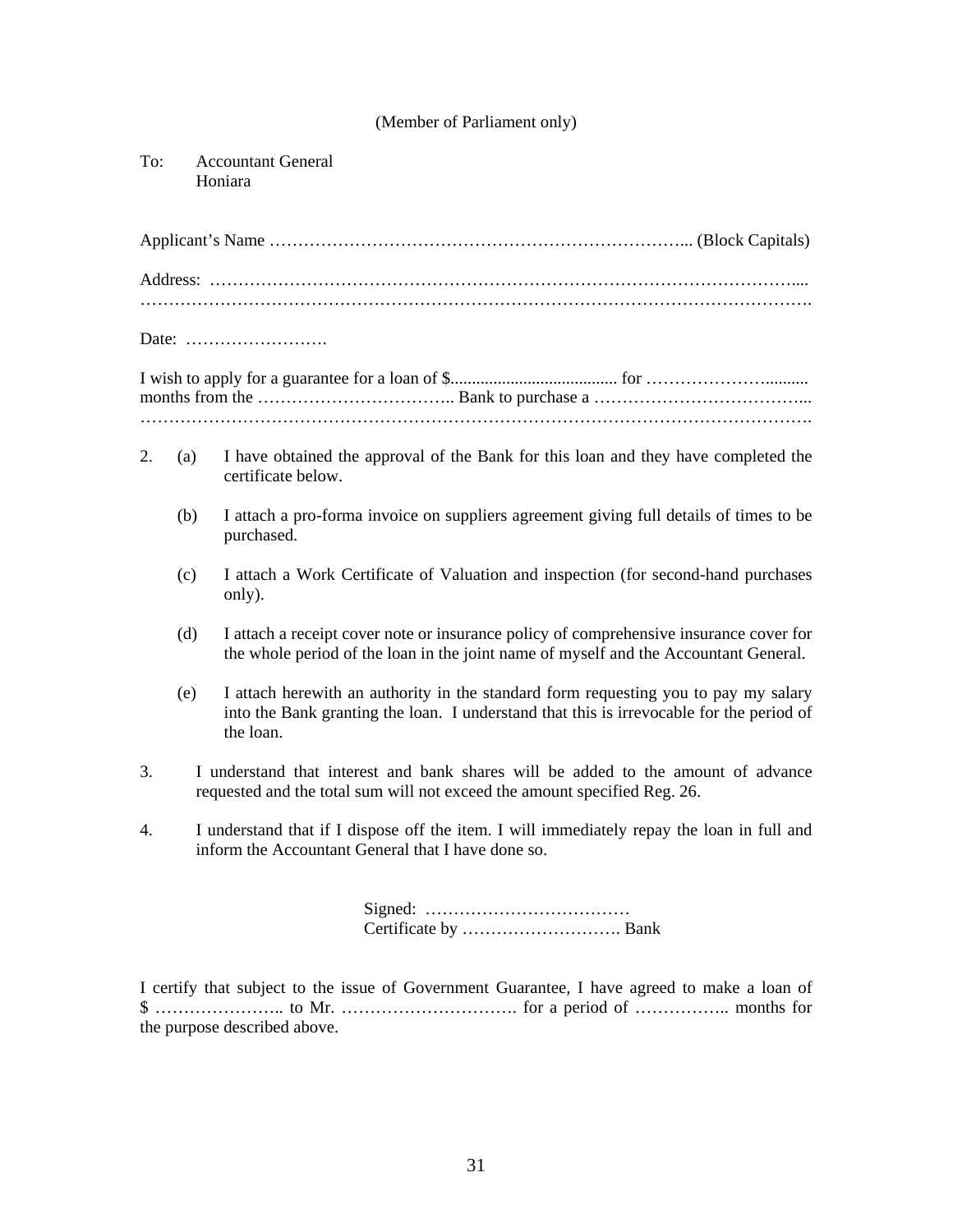BANK STAMP Signed……………………………….. For …………………………………... Bank

**APPENDIX D** 

#### **CONSTITUENCY DEVELOPMENT FUND**

### **Application for Funding**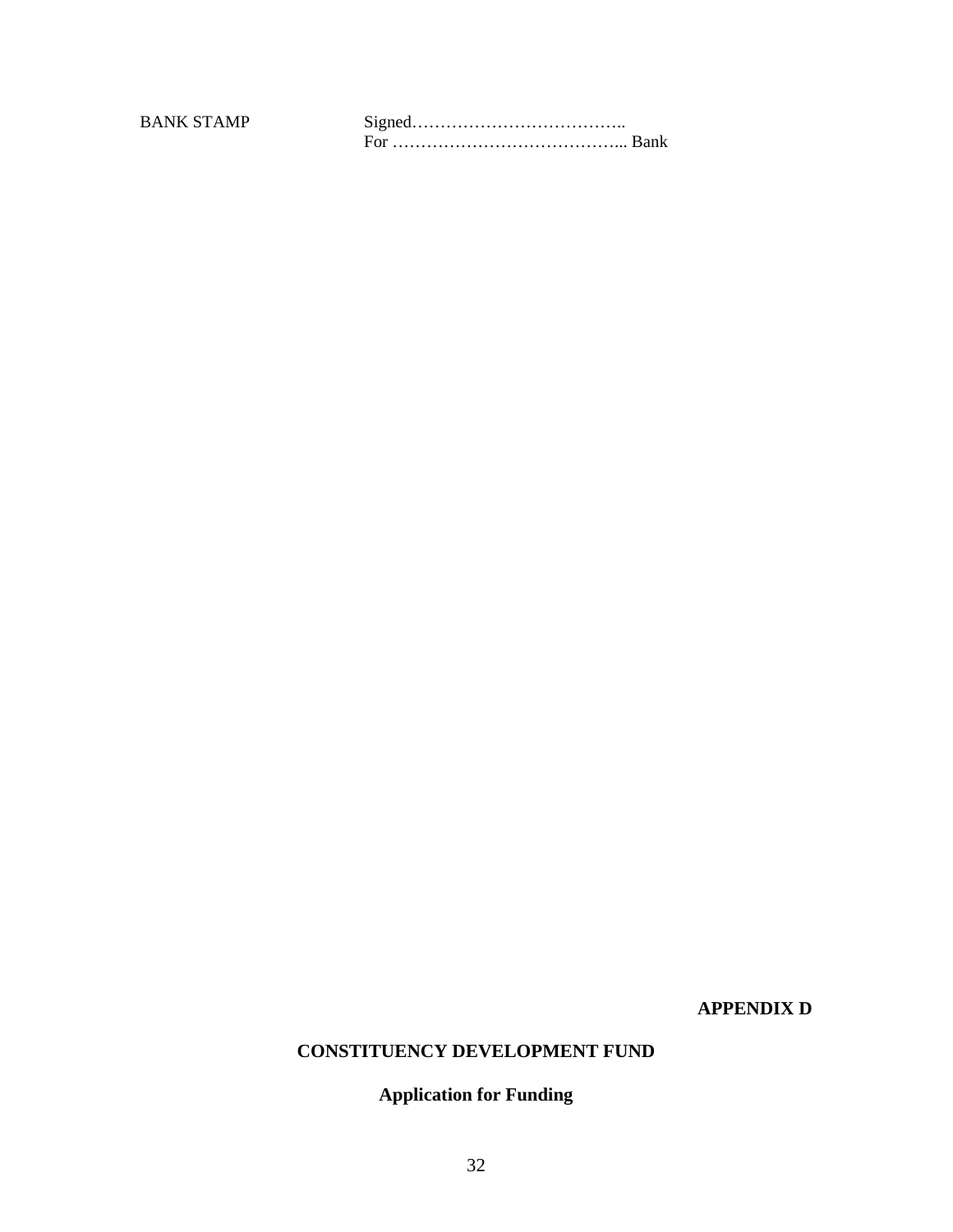| 1. |                                                                               |
|----|-------------------------------------------------------------------------------|
| 2. |                                                                               |
| 3. | Location:                                                                     |
|    |                                                                               |
|    |                                                                               |
|    |                                                                               |
| 4. |                                                                               |
|    |                                                                               |
|    |                                                                               |
|    |                                                                               |
|    |                                                                               |
|    |                                                                               |
| 5. | Supervisors:                                                                  |
|    |                                                                               |
|    |                                                                               |
| 6. |                                                                               |
| 7. |                                                                               |
| 8. | Recommendation by Local Leader (Chiefs, Priests/Pastors, Area Council Member, |
|    |                                                                               |
| 9. | Endorsed/Not Endorsed by Constituency Development Committee:                  |

Signed by Chairman (CDF): …………………………. Date: ………………..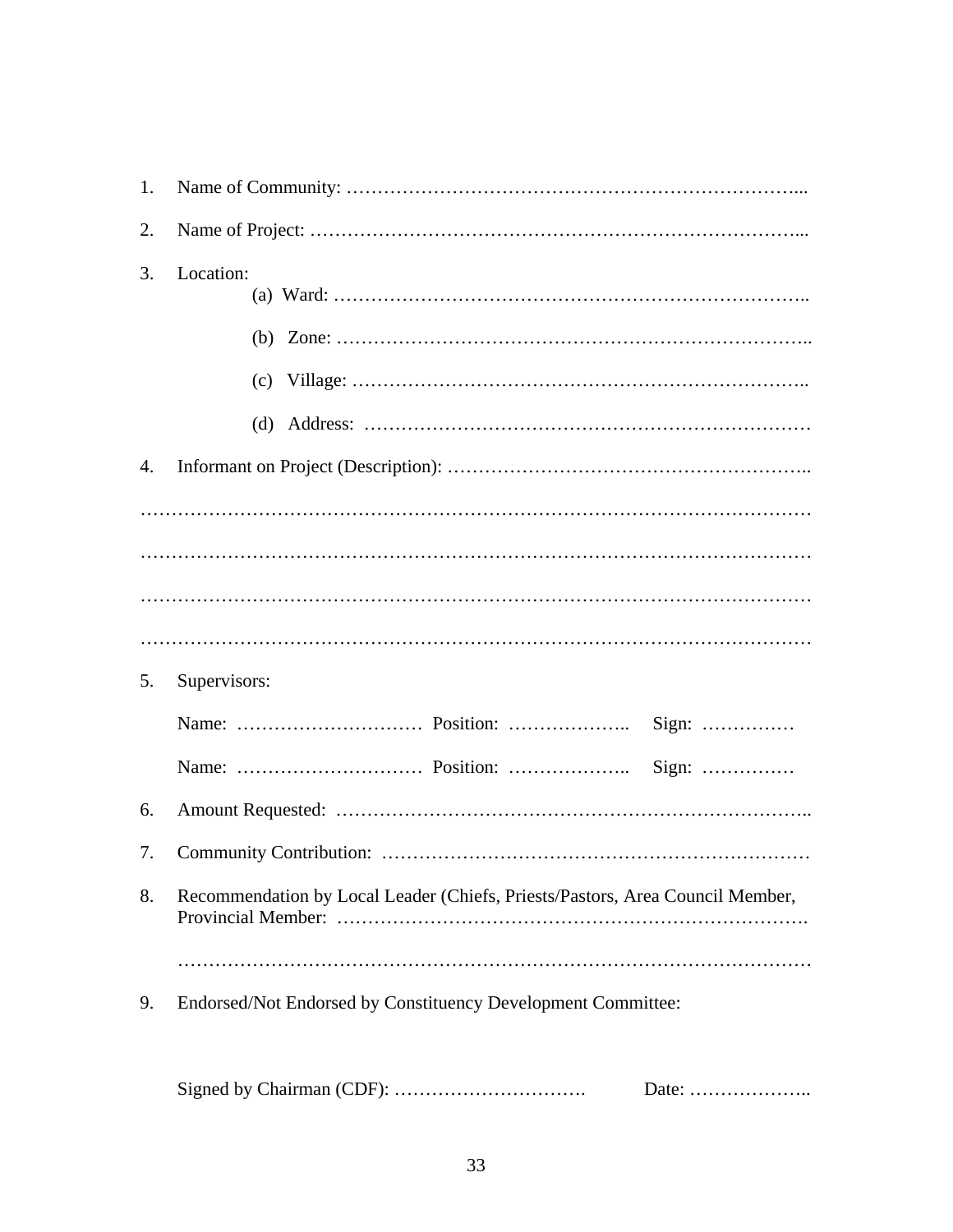Dated at Honiara this first day of April 2008

COLIN R. DARCY Chairman Members of Parliament (Entitlements) Commission